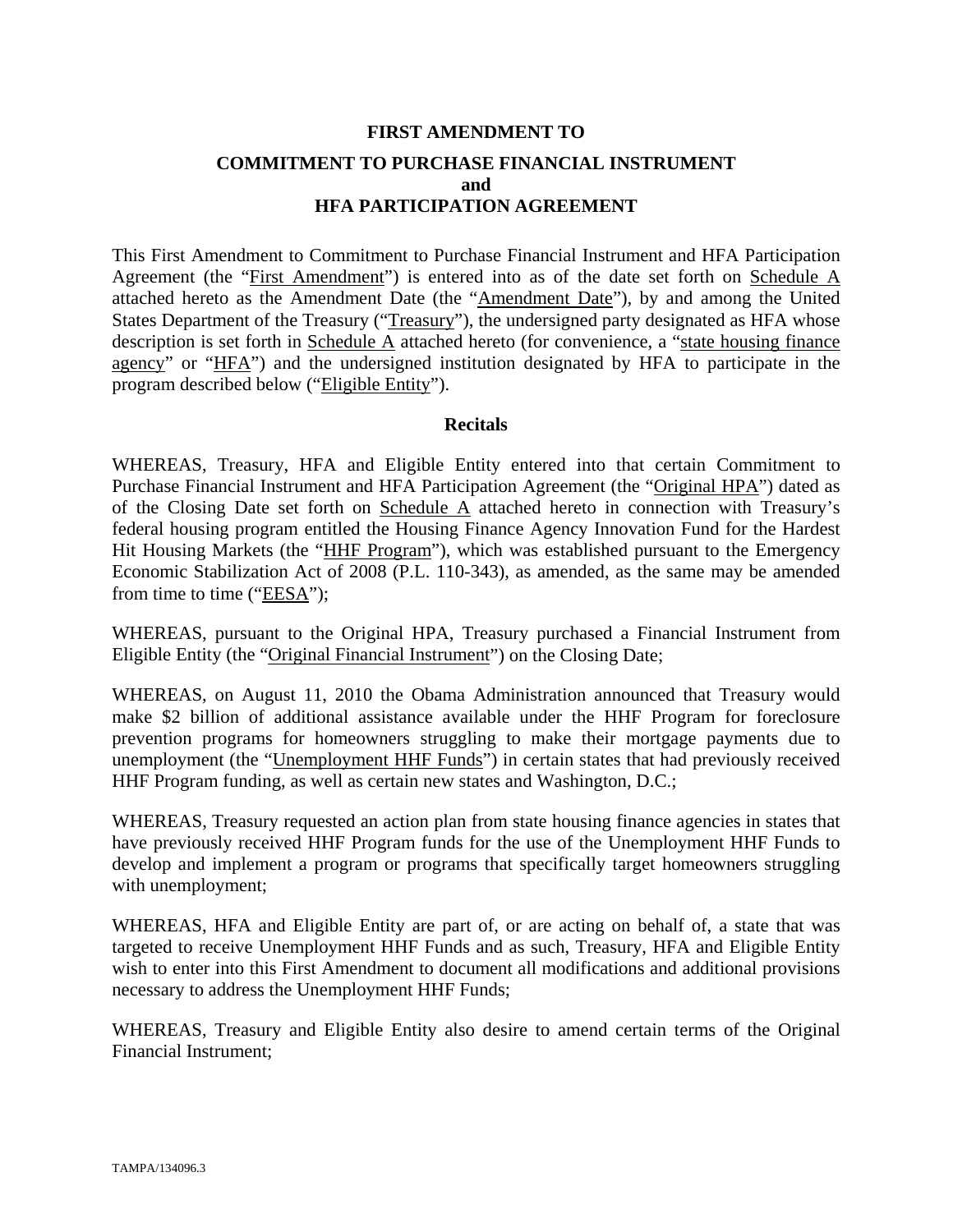Accordingly, in consideration of the representations, warranties, and mutual agreements set forth herein and for other good and valuable consideration, the receipt and sufficiency of which are hereby acknowledged, Treasury, HFA and Eligible Entity agree as follows.

### **Agreement**

### **1. Amendments**

A. Definitions. All references in the Original HPA to the "Agreement" shall mean the Original HPA, as amended by this First Amendment; all references in the Original HPA to the "Financial Instrument" shall mean the Amended and Restated Financial Instrument in the form attached to this First Amendment as Exhibit A; all references in the Original HPA to the "Capital Draw Request" shall mean the Capital Draw Request in the form attached to this First Amendment as Exhibit C; and all references in the Original HPA to Schedules A, B or C shall mean the Schedules A, B or C attached to this First Amendment. All references herein to the "HPA" shall mean the Original HPA, as amended by this First Amendment.

B. Unemployment Programs. The following additional language shall be added to Section 3.A. of the Original HPA:

"No Capital Draw for funds in excess of the amount indicated on Schedule A attached hereto as Portion of Program Participation Cap Representing Original HHF Funds shall be permissible for (i) Services that do not Qualify as an Unemployment Program, as indicated in the applicable Service Schedule, without the approval of Treasury, or (ii) Permitted Expenses."

C. Schedule A. Schedule A attached to the Original HPA is hereby deleted in its entirety and replaced with Schedule A attached to this First Amendment.

D. Schedule B. Schedule B attached to the Original HPA is hereby deleted in its entirety and replaced with Schedule B attached to this First Amendment.

E. Schedule C. Schedule C attached to the Original HPA is hereby deleted in its entirety and replaced with Schedule C attached to this First Amendment.

F. Exhibit A. Exhibit A attached to the Original HPA is hereby deleted in its entirety and replaced with **Exhibit A** attached to this First Amendment.

G. Exhibit C. Exhibit C attached to the Original HPA is hereby deleted in its entirety and replaced with **Exhibit C** attached to this First Amendment.

## **2. Substitution of Financial Instrument**

Eligible Entity shall deliver to Treasury on the date hereof an Amended and Restated Financial Instrument in the form attached to this First Amendment as Exhibit A. By executing this First Amendment, Treasury, HFA and Eligible Entity authorize The Bank of New York Mellon to cancel the Original Financial Instrument against delivery of such Amended and Restated Financial Instrument and direct The Bank of New York Mellon to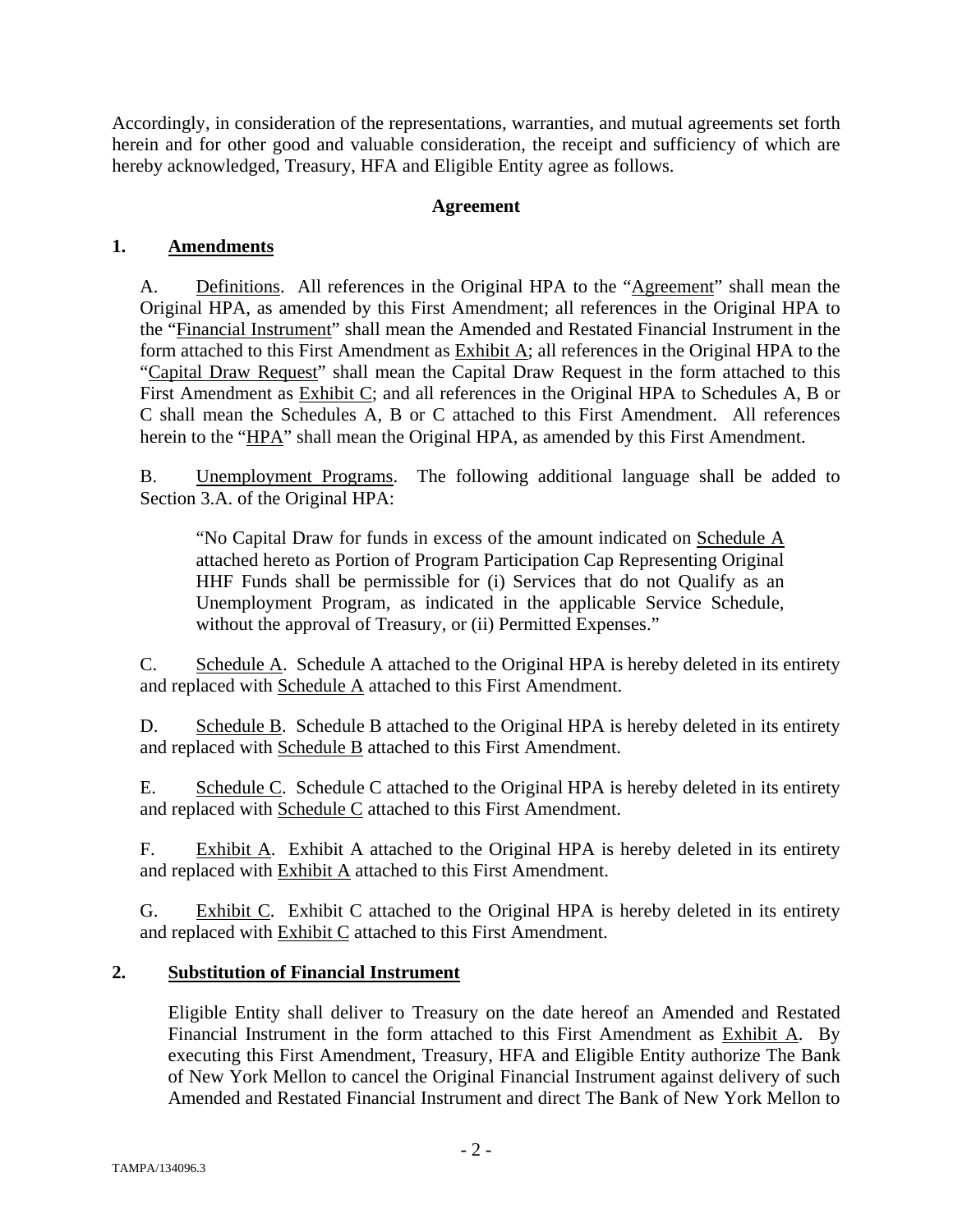return the cancelled Original Financial Instrument to (or at the direction of) the Eligible Entity.

## **3. Representations, Warranties and Covenants**

A. HFA and Eligible Entity. HFA and Eligible Entity, each for itself, make the following representations, warranties and covenants to Treasury and the truth and accuracy of such representations and warranties and compliance with and performance of such covenants are continuing obligations of HFA and Eligible Entity, each as to itself. In the event that any of the representations or warranties made herein cease to be true and correct or HFA or Eligible Entity breaches any of its covenants made herein, HFA or Eligible Entity, as the case may be, agrees to notify Treasury immediately and the same shall constitute an Event of Default under the HPA.

(1) HFA and Eligible Entity each hereby covenants and agrees that no funds in excess of the amount indicated on Schedule A attached hereto as Portion of Program Participation Cap Representing Original HHF Funds shall be used (i) to fund Services performed by Eligible Entity that do not Qualify as an Unemployment Program, as indicated in the applicable Service Schedule, or (ii) for Permitted Expenses.

(2) HFA and Eligible Entity each hereby certifies, represents and warrants as of the date hereof that each of the representations and warranties of HFA or Eligible Entity, as applicable, contained in the HPA are true, correct, accurate and complete in all material respects as of the date hereof. All covenants of HFA or Eligible Entity, as applicable, contained in the HPA shall remain in full force and effect and neither HFA, nor Eligible Entity is in breach of any such covenant.

(3) Eligible Entity has the full corporate power and authority to enter into, execute, and deliver this First Amendment, the Amended and Restated Financial Instrument and any other closing documentation delivered to Treasury in connection with this First Amendment or the Amended and Restated Financial Instrument, and to perform its obligations hereunder and thereunder.

(4) HFA has the full legal power and authority to enter into, execute, and deliver this First Amendment and any other closing documentation delivered to Treasury in connection with this First Amendment, and to perform its obligations hereunder and thereunder.

## **4. Miscellaneous**

A. The recitals set forth at the beginning of this First Amendment are true and accurate and are incorporated herein by this reference.

B. Capitalized terms used but not defined herein shall have the meanings ascribed to them in the HPA.

C. Any provision of the HPA that is determined to be prohibited or unenforceable in any jurisdiction shall, as to such jurisdiction, be ineffective to the extent of such prohibition or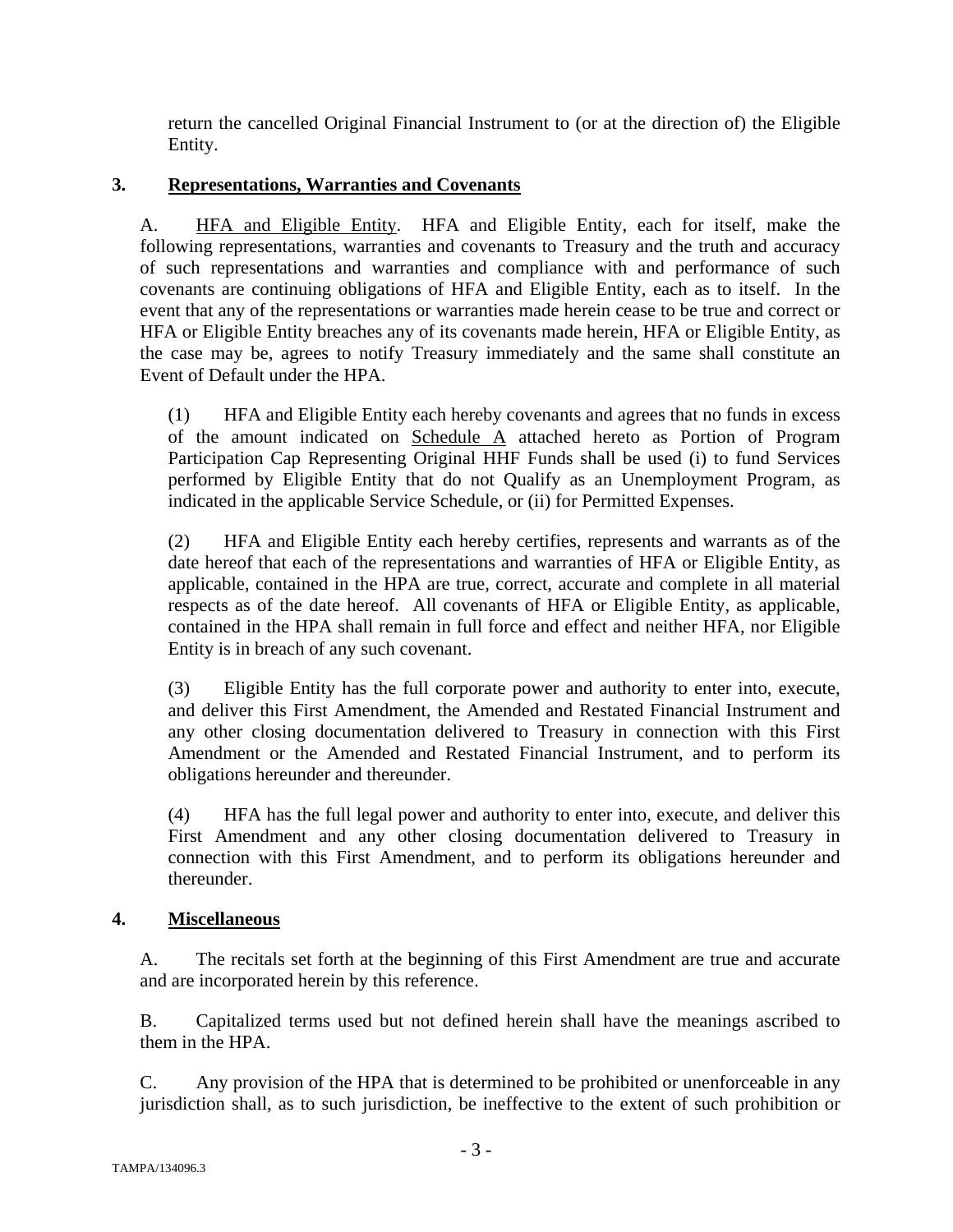unenforceability without invalidating the remaining provisions of the HPA, and no such prohibition or unenforceability in any jurisdiction shall invalidate such provision in any other jurisdiction.

D. This First Amendment may be executed in two or more counterparts (and by different parties on separate counterparts), each of which shall be deemed an original, but all of which together shall constitute one and the same instrument. Facsimile or electronic copies of this First Amendment and the Amended and Restated Financial Instrument shall be treated as originals for all purposes.

### [SIGNATURE PAGE FOLLOWS; REMAINDER OF PAGE INTENTIONALLY LEFT BLANK]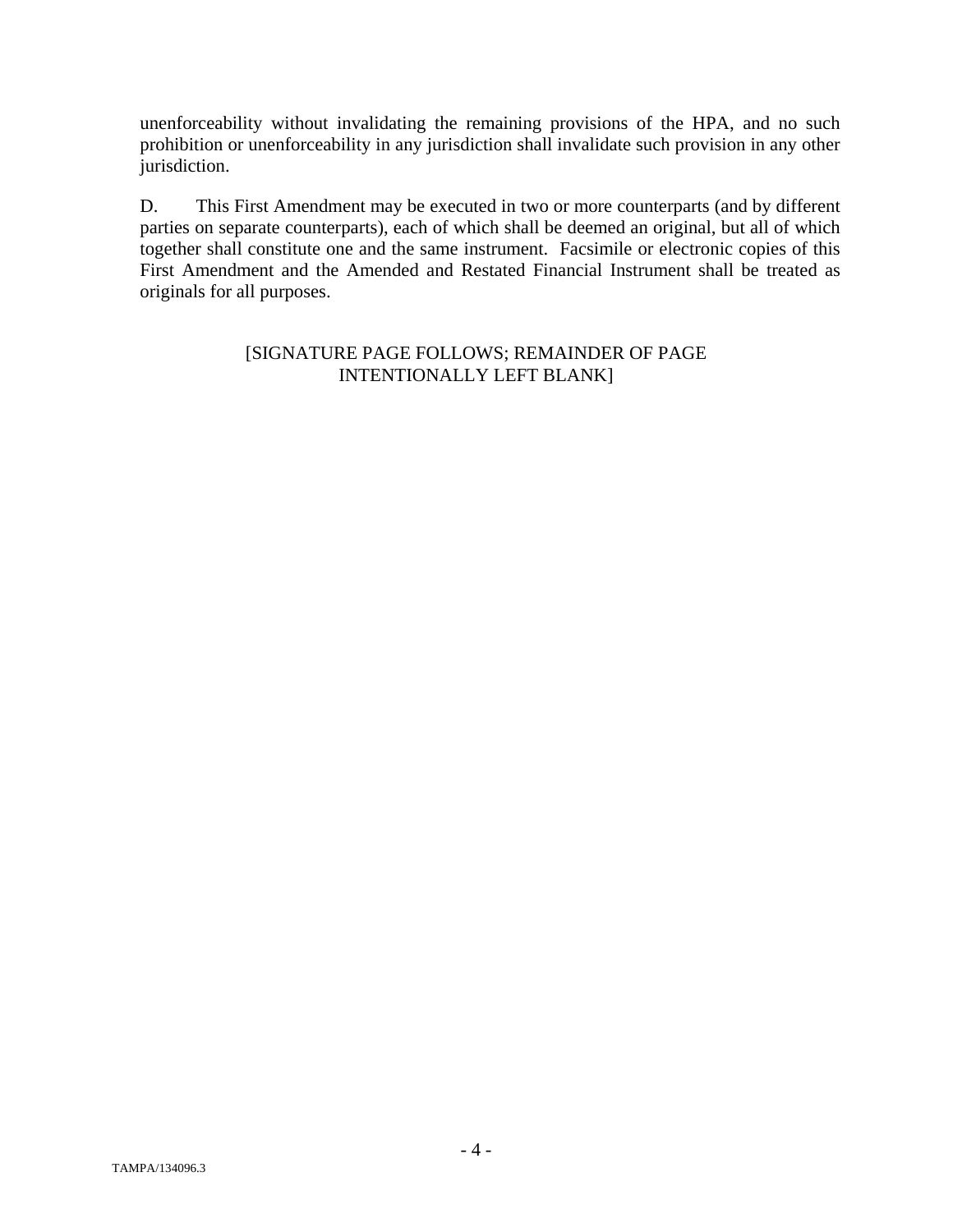**In Witness Whereof**, HFA, Eligible Entity and Treasury by their duly authorized officials hereby execute and deliver this First Amendment to Commitment to Purchase Financial Instrument and HFA Participation Agreement as of the Amendment Date.

#### **HFA**: **TREASURY**:

CALIFORNIA HOUSING FINANCE **AGENCY** 

UNITED STATES DEPARTMENT OF THE **TREASURY** 

By:  $/s/L$ . Steven Spears By: Name: L. Steven Spears Name: Herbert M. Allison, Jr.

Title: Executive Director Title: Assistant Secretary for Financial Stability

#### **ELIGIBLE ENTITY**:

CALHFA MORTGAGE ASSISTANCE CORPORATION

By: /s/ Diane M. Richardson Name: Diane M. Richardson Title: President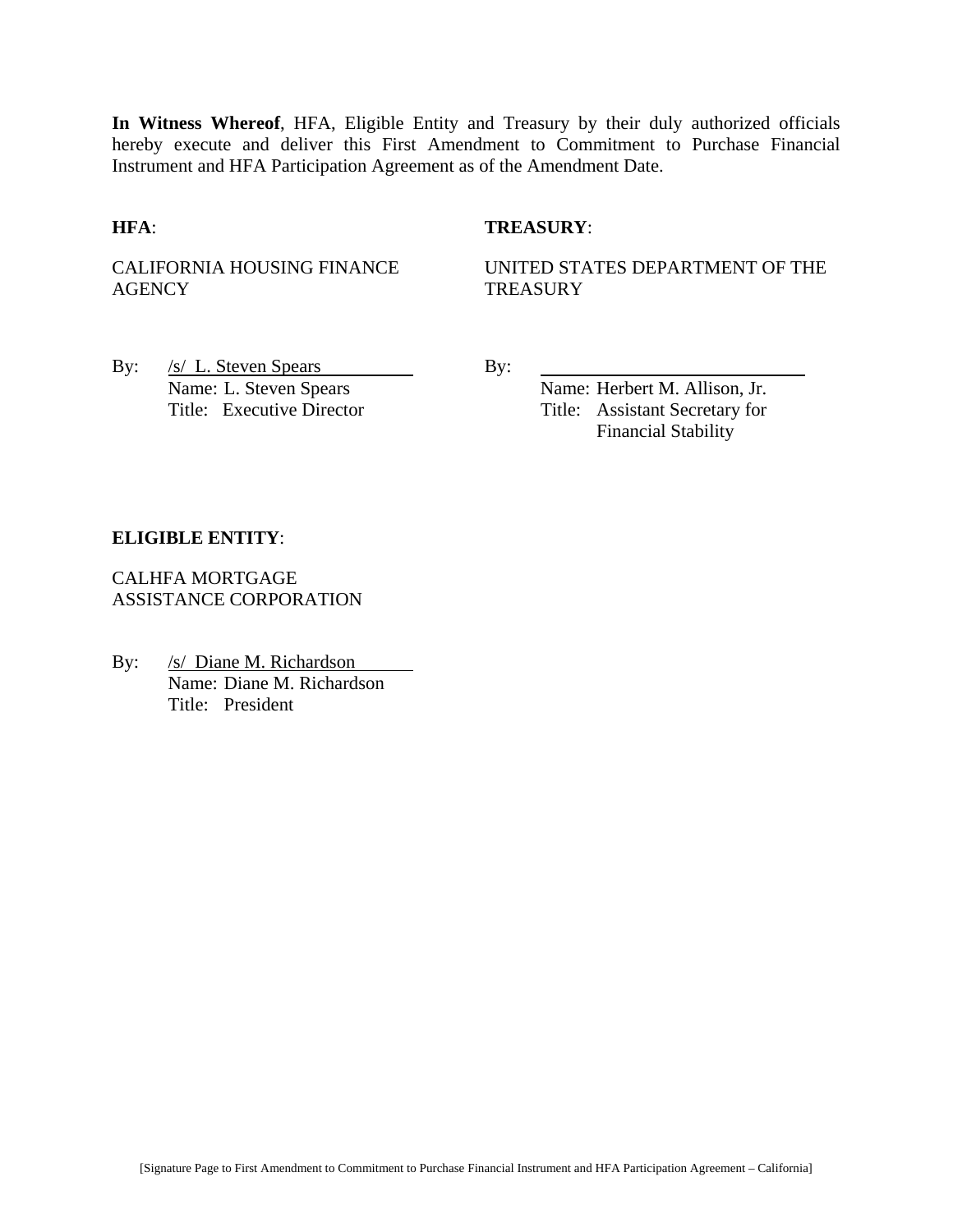**In Witness Whereof,** HFA, Eligible Entity and Treasury by their duly authorized officials hereby execute and deliver this First Amendment to Commitment to Purchase Financial Instrument and HFA Participation Agreement as of the Amendment Date.

**HFA:**

#### **TREASURY:**

CALIFORNIA HOUSING FINANCE **AGENCY** 

By:

Name: L. Steven Spears Title: Executive Director UNITED STATES DEPARTMENT OF THE **TREASURY** 

By:

Name: Herbert M. Allison, Jr. Title: Assistant Secretary for **Financial Stability** 

#### **ELIGIBLE ENTITY:**

CALHFA MORTGAGE ASSISTANCE CORPORATION

By:

Name: Diane M. Richardson Title: President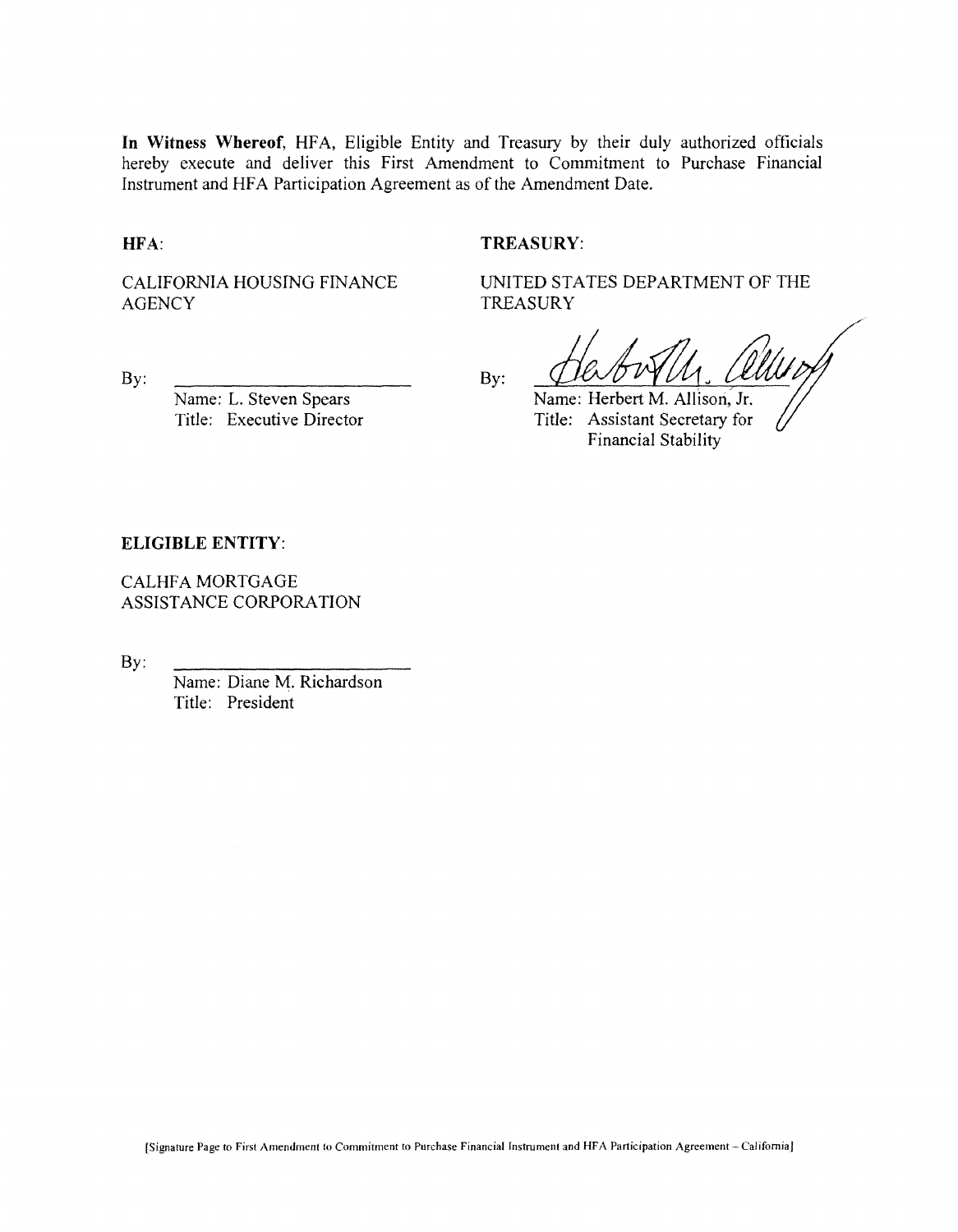## **EXHIBITS AND SCHEDULES**

- Exhibit A Form of Amended and Restated Financial Instrument<br>Exhibit C Form of Capital Draw Request
- Exhibit C Form of Capital Draw Request<br>Schedule A Basic Information
- Schedule A Basic Information<br>Schedule B Service Schedules
- Service Schedules
- Schedule C Permitted Expenses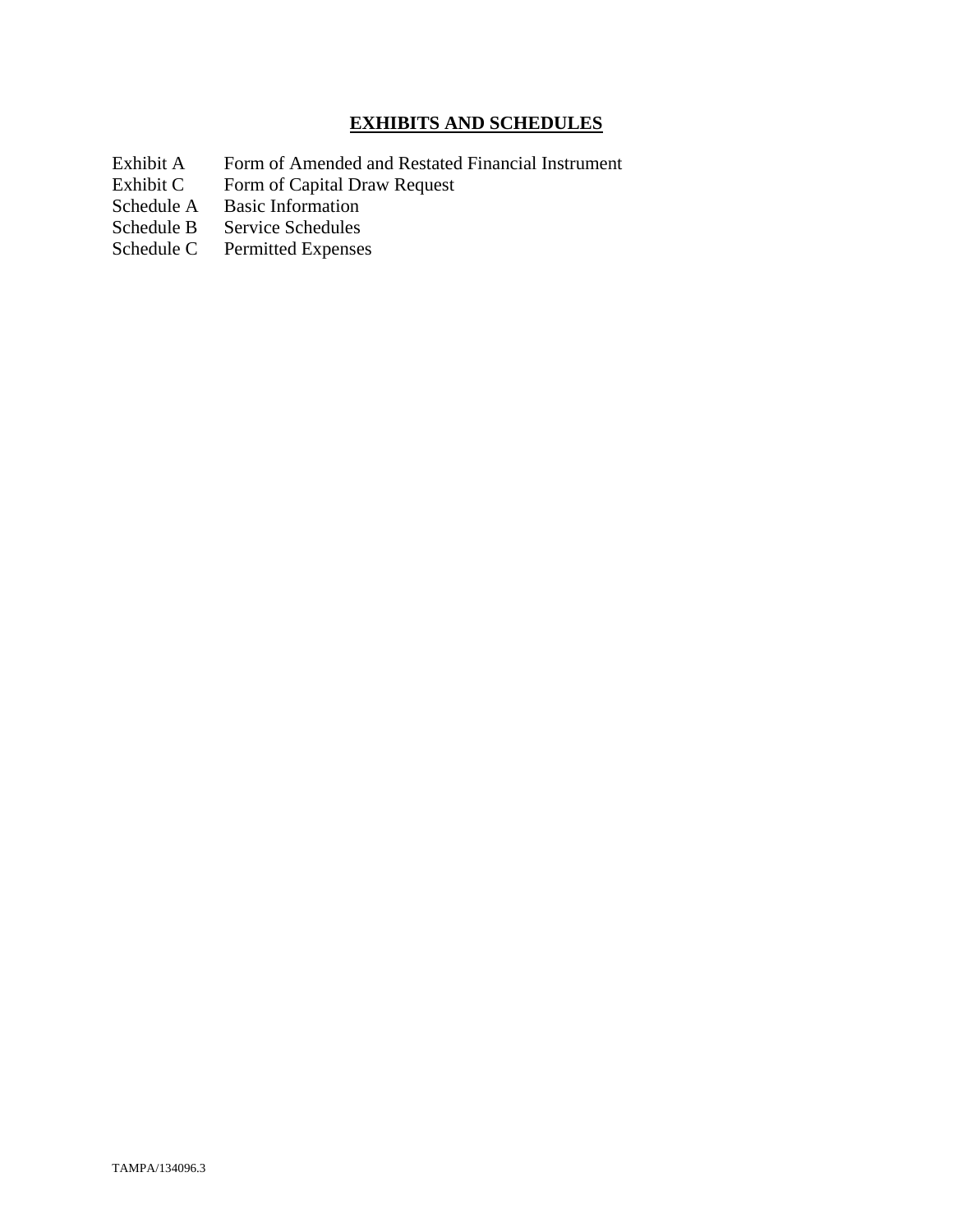## **EXHIBIT A**

#### **FORM OF AMENDED AND RESTATED FINANCIAL INSTRUMENT**

This Amended and Restated Financial Instrument is delivered by the undersigned party ("Eligible Entity") as provided in Section 1 of the Commitment to Purchase Financial Instrument and HFA Participation Agreement dated as of the Effective Date, as modified by that certain First Amendment to Commitment to Purchase Financial Instrument and HFA Participation Agreement, dated as of the Amendment Date (together, the "Agreement"), by and among the United States Department of the Treasury ("Treasury"), the party designated as HFA in the Agreement ("HFA") and Eligible Entity. This Amended and Restated Financial Instrument is effective as of the Amendment Date. All of the capitalized terms that are used but not defined herein shall have the meanings ascribed to them in the Agreement.

#### **Recitals**

WHEREAS, Eligible Entity executed and delivered that certain Financial Instrument dated as of the Effective Date to Treasury ("Original Financial Instrument");

WHEREAS, Treasury and Eligible Entity desire to amend certain terms of the Original Financial Instrument regarding repayment of the Purchase Price, which were clarified after the Closing Date and to provide consistent terms for all states receiving HHF Program funds;

Accordingly, for good and valuable consideration, the receipt and sufficiency of which are hereby acknowledged, Eligible Entity agrees as follows:

- 1. Eligible Entity Obligation; Purchase Price Consideration.
	- (a) Eligible Entity shall perform all Services described in the Service Schedules in consideration for the Purchase Price described in subsection (b) below, in accordance with the terms and conditions of the Agreement, to the satisfaction of Treasury. The conditions precedent to the payment by Treasury of the Purchase Price with respect to the Services are set forth in Section 3(B) of the Agreement.
	- (b) This Amended and Restated Financial Instrument is being purchased by Treasury pursuant to Section 3 of the Agreement through the payment by Treasury of various payments referred to collectively in the Agreement as the "Purchase Price" (which Purchase Price includes payments made by Treasury under the Original Financial Instrument). This Amended and Restated Financial Instrument is being purchased by Treasury in connection with Eligible Entity's participation in the Housing Finance Agency Innovation Fund for the Hardest Hit Housing Markets program (the "HHF Program") created under the Emergency Economic Stabilization Act of 2008 (P.L. 110-343), as amended, as the same may be amended from time to time ("EESA").
- 2. Repayment of Purchase Price. In the event a recipient of HHF Program funds repays any or all of the funds received from Eligible Entity in connection with the Services, Eligible Entity shall use such funds as follows: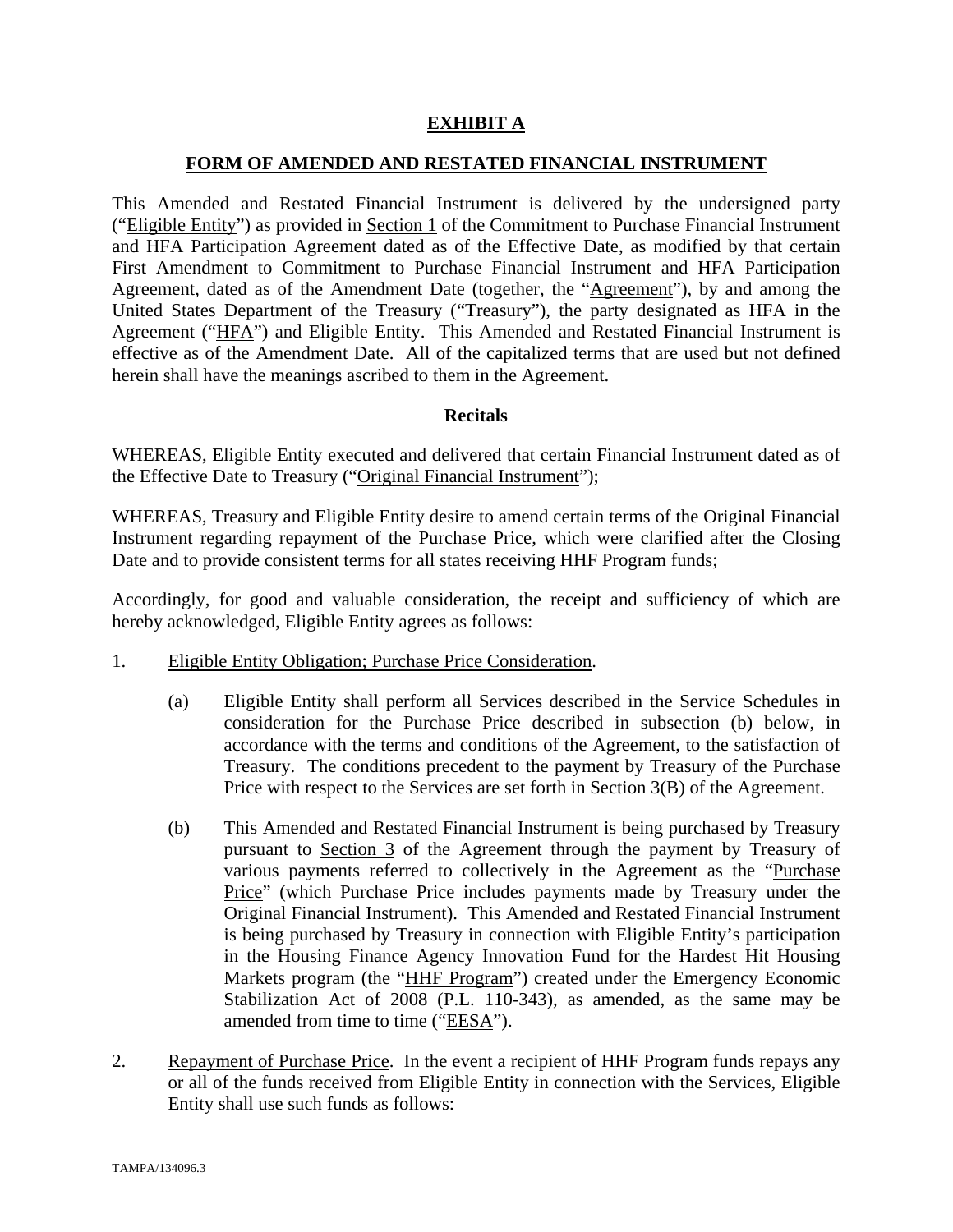- (a) First, if such funds are repaid on or prior to December 31, 2017, Eligible Entity may use such repaid funds to continue to provide Services to other eligible homeowners up to and including December 31, 2017 or retain such repaid funds to fund the Permitted Expenses to the extent the full amount as indicated on Schedule C to the Agreement has not been drawn from Treasury pursuant to Section 3(A) of the Agreement. Any repaid funds retained by Eligible Entity to fund Permitted Expenses shall correspondingly reduce the amount that Eligible Entity may draw from Treasury pursuant to Section 3(A) of the Agreement to fund Permitted Expenses.
- (b) Second, if such funds are repaid on or prior to December 31, 2017 and Eligible Entity is no longer providing the Services to new homeowners and the Permitted Expenses have been fully funded, then Eligible Entity shall remit such funds to Treasury, monthly on the 15th day of each month or first business day thereafter.
- (c) Third, if such funds are repaid after December 31, 2017, Eligible Entity shall remit such funds to Treasury, monthly on the  $15<sup>th</sup>$  day of each month or first business day thereafter.
- 3. Final Repayment. In the event Eligible Entity is holding any HHF Programs funds, including, but not limited to, excess cash and amounts on deposit in the administrative reserve, as of December 31, 2017, such funds shall be returned to Treasury or its designee prior to 1:00 p.m. Eastern Standard Time on December 31, 2017.
- 4. Security Interest. As security for the performance of the Services and the other obligations of Eligible Entity under the Agreement, as such obligations are evidenced in this Amended and Restated Financial Instrument, Eligible Entity has granted to Treasury a first lien priority security interest in the Depository Account and in any moneys, or investments, if any, held therein.
- 5. Representations, Warranties and Covenants. Eligible Entity represents and warrants that the representations and warranties set forth in the Agreement, on the date hereof, are, and on the date of each Capital Draw hereunder, shall be, true, correct, accurate and complete in all material respects. The truth and accuracy of such representations and warranties are continuing obligations of Eligible Entity. Additionally, all covenants of Eligible Entity set forth in Section 2 of the Agreement are incorporated herein by reference and Eligible Entity, on the date hereof, is not, and on the date of each Capital Draw hereunder, shall not be in breach of any such covenants. In the event that any of the representations or warranties made herein or in the Agreement cease to be true and correct, or the Eligible Entity breaches any of the covenants made herein or in the Agreement, Eligible Entity agrees to notify Treasury immediately and the same shall constitute an Event of Default hereunder.
- 6. Limitation of Liability

IN NO EVENT SHALL TREASURY, OR ITS OFFICERS, EMPLOYEES, AGENTS OR AFFILIATES BE LIABLE TO ELIGIBLE ENTITY WITH RESPECT TO THE SERVICES OR THE AGREEMENT, OR FOR ANY ACT OR OMISSION OCCURRING IN CONNECTION WITH THE FOREGOING, FOR ANY DAMAGES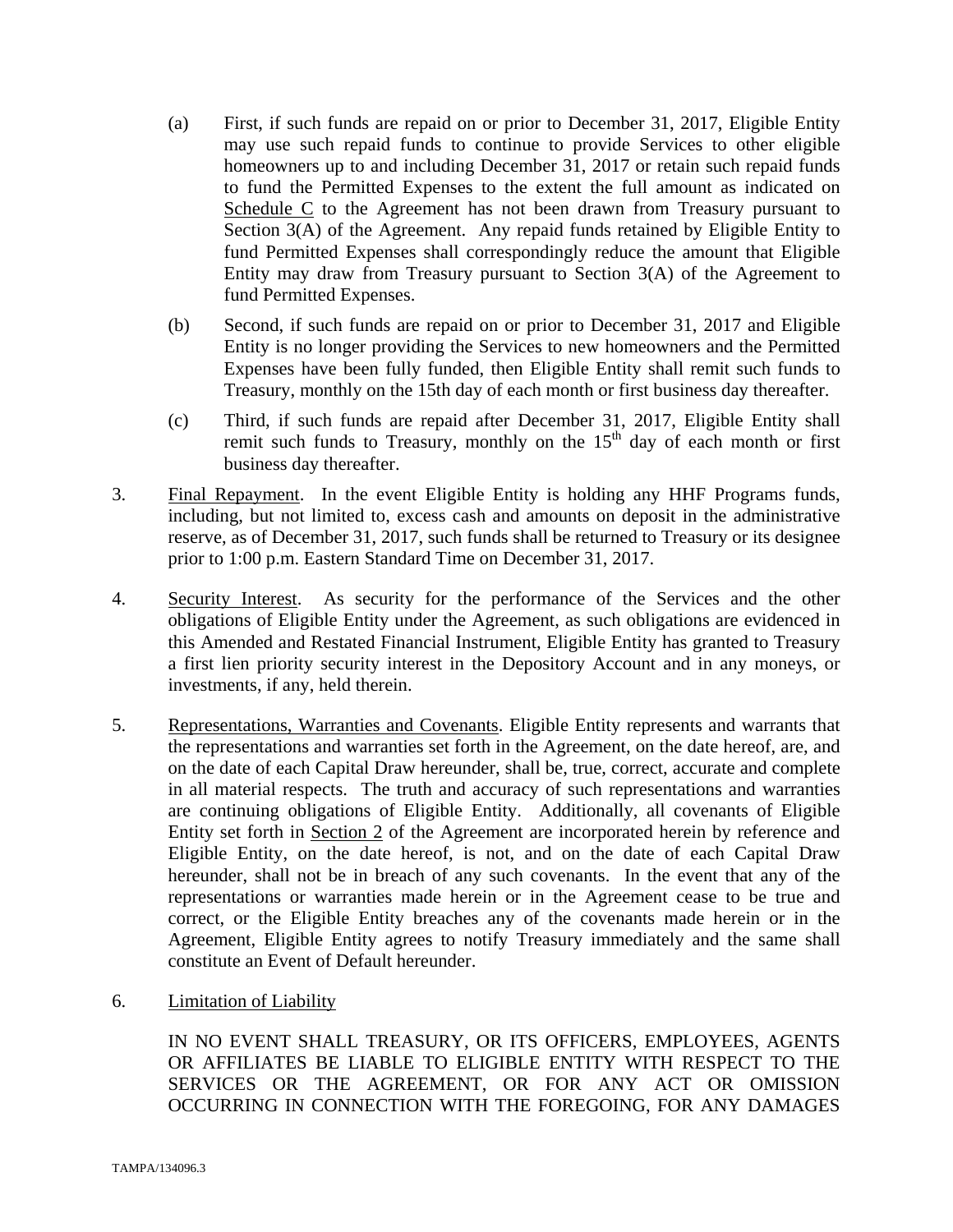OF ANY KIND, INCLUDING, BUT NOT LIMITED TO DIRECT DAMAGES, INDIRECT DAMAGES, LOST PROFITS, LOSS OF BUSINESS, OR OTHER INCIDENTAL, CONSEQUENTIAL, SPECIAL OR PUNITIVE DAMAGES OF ANY NATURE OR UNDER ANY LEGAL THEORY WHATSOEVER, EVEN IF ADVISED OF THE POSSIBILITY OF SUCH DAMAGES AND REGARDLESS OF WHETHER OR NOT THE DAMAGES WERE REASONABLY FORESEEABLE; PROVIDED, HOWEVER, THAT THIS PROVISION SHALL NOT LIMIT TREASURY'S OBLIGATION TO REMIT PURCHASE PRICE PAYMENTS TO ELIGIBLE ENTITY IN ACCORDANCE WITH THE AGREEMENT.

7. Indemnification

Eligible Entity agrees as set forth on Schedule E to the Agreement, which Schedule E is hereby incorporated into this Amended and Restated Financial Instrument by reference.

IN WITNESS WHEREOF, Eligible Entity hereby executes this Amended and Restated Financial Instrument on the date set forth below.

[INSERT FULL LEGAL NAME OF ELIGIBLE ENTITY]

By: Name: Title:

Date: \_\_\_\_\_\_\_\_\_\_\_\_ \_\_, 2010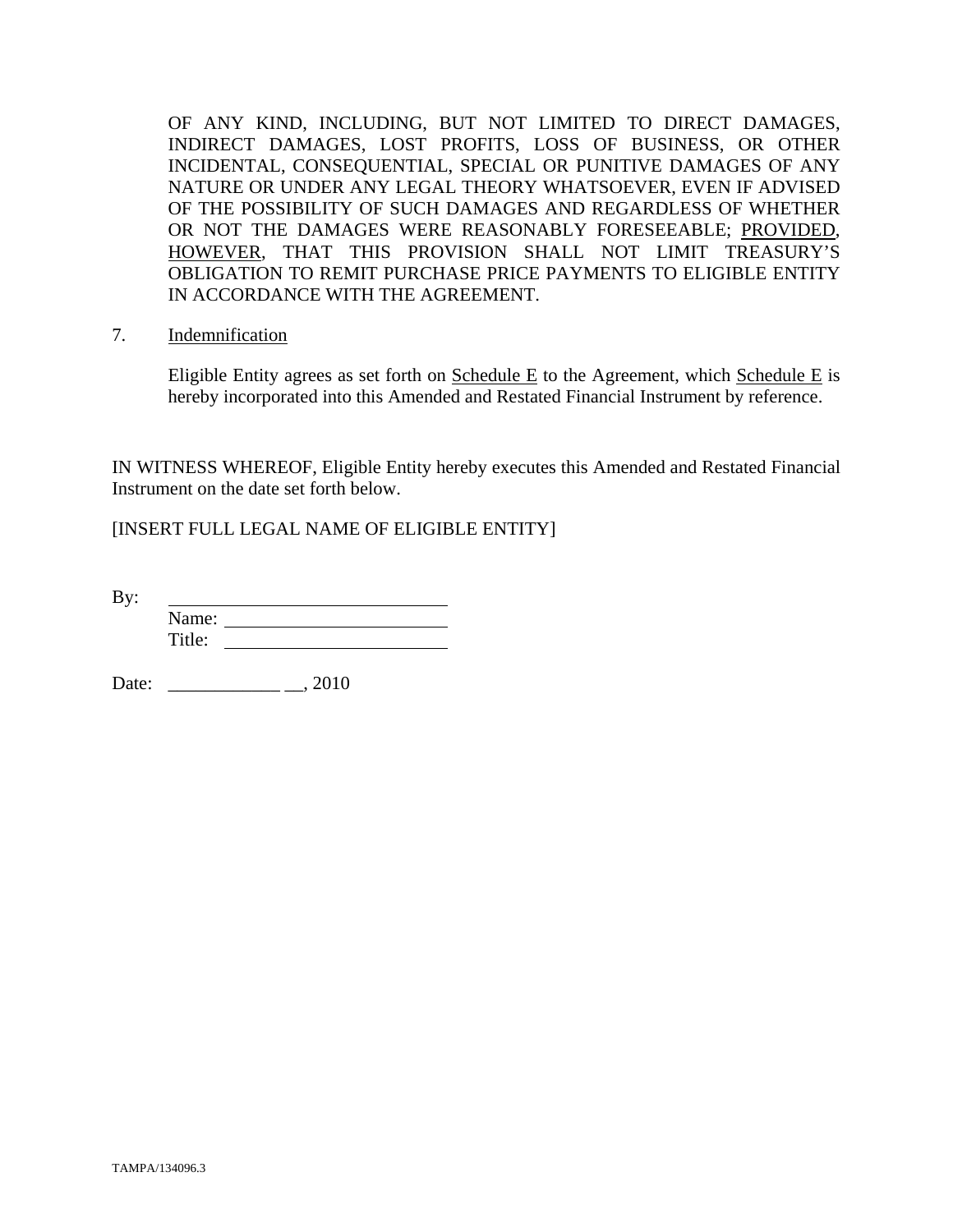#### **EXHIBIT C**

#### **FORM OF CAPITAL DRAW REQUEST**

[insert date]

The Bank of New York Mellon tarpcppclosing@bnymellon.com Attn: Matthew Sabino

The United States Department of the Treasury OFSChiefCounselNotices@do.treas.gov HFAInnovation@do.treas.gov tarp.compliance@do.treas.gov Attention: HFA Hardest Hit Fund

Ladies/Gentlemen:

 Reference is made to the Commitment to Purchase Financial Instrument and HFA Participation Agreement dated as of the date set forth on Schedule A thereto (as amended, supplemented or otherwise modified and in effect from time to time, the "HPA") by and among [insert HFA name] ("HFA"), [insert Eligible Entity name] ("Eligible Entity") and the United States Department of the Treasury ("Treasury"). Reference is also made to the Financial Instrument dated the date set forth on Schedule A to the HPA delivered by Eligible Entity to Treasury (as amended, restated, supplemented or otherwise modified and in effect from time to time, the "Financial Instrument"). Capitalized terms used but not otherwise defined herein shall have the meaning given them in the HPA.

 In accordance with Section 3.A. of the HPA, the undersigned Eligible Entity hereby requests that The Bank of New York Mellon ("BNYM"), on behalf of Treasury, disburse the amounts set forth on the attached Capital Draw Schedule as a Capital Draw against the Purchase Price as described in the HPA to Eligible Entity on [insert date] (the "Funding Date").

 HFA and Eligible Entity, as applicable, hereby certify to Treasury and BNYM, as of the date hereof and on the Funding Date, that:

- (a) no default or Event of Default has occurred and is continuing as of the date hereof and on the Funding Date [other than  $\cdot$ ];
- (b) each of the representations and warranties made by HFA and Eligible Entity in the HPA and Financial Instrument are true and correct on and as of such date, as if made on and as of the date hereof and on the Funding Date [other than \_\_\_\_\_\_\_\_\_\_\_\_\_\_];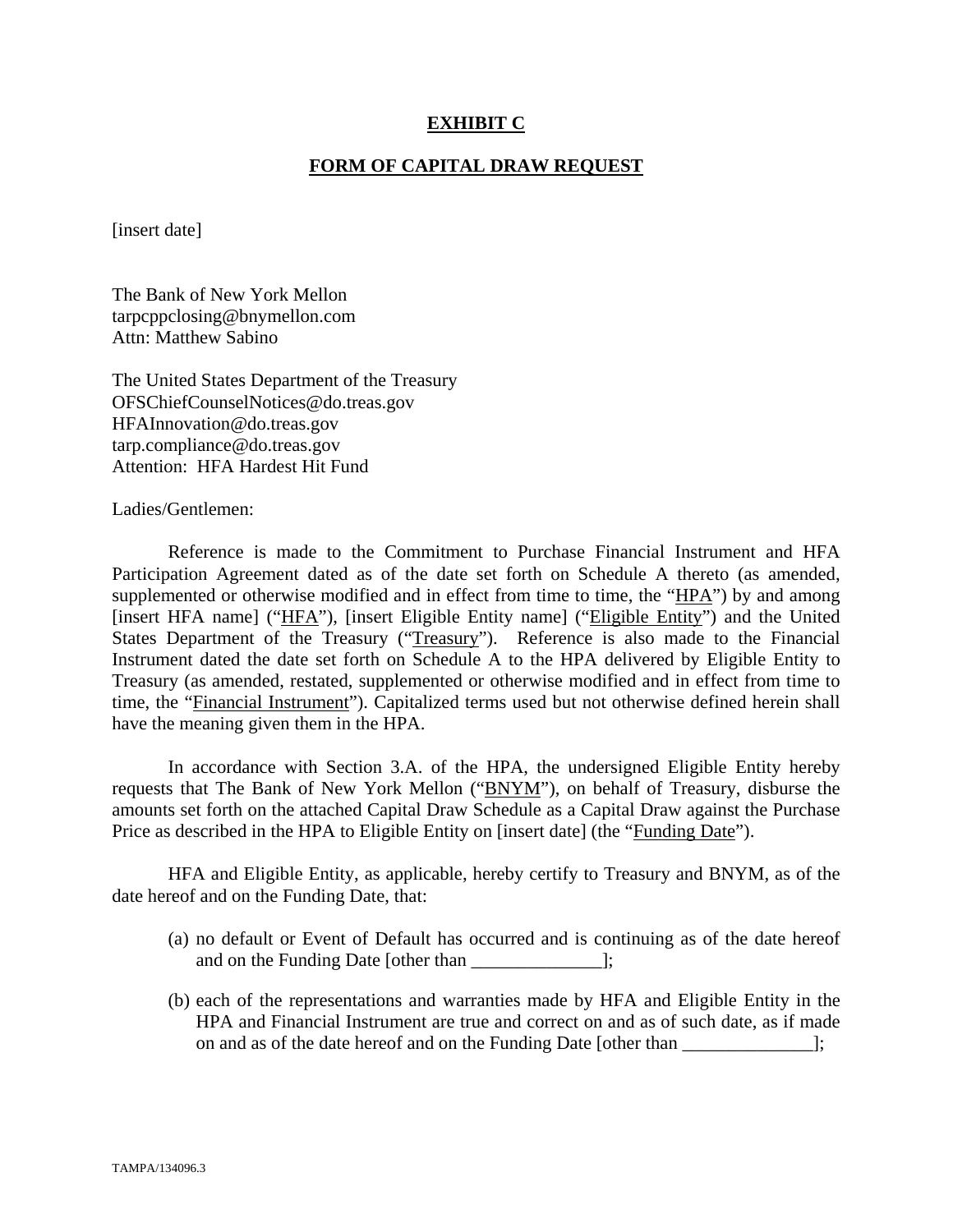- (c) HFA and Eligible Entity are in compliance with the covenants and other agreements set forth in the HPA and Financial Instrument, which shall remain in full force and effect [other than \_\_\_\_\_\_\_\_\_\_\_\_\_\_];
- (d) No portion of any prior Capital Draw and/or this Capital Draw in excess of the amount set forth on Schedule A to the HPA as Portion of Program Participation Cap Representing Original HHF Funds, have been or will be used to fund Services that do not Qualify as an Unemployment Program, as indicated in the applicable Service Schedule, or Permitted Expenses.
- (e) all data and information set forth in this Capital Draw Request, including the Capital Draw Schedule, is true and correct in all respects; and
- (f) to our knowledge, there have been no Acts of Bad Faith by any HHF Recipient [other than \_\_\_\_\_\_\_\_\_\_\_\_\_\_].

 In the event that any part of the certification made herein is discovered not to be true and correct after the date hereof, HFA or Eligible Entity, as applicable, shall notify Treasury immediately.

[INSERT FULL LEGAL NAME OF HFA]

[Name of Authorized Official] [Title of Authorized Official]

 $\overline{a}$ 

 $\overline{a}$ 

## [INSERT FULL LEGAL NAME OF ELIGIBLE ENTITY]

[Name of Authorized Official] [Title of Authorized Official]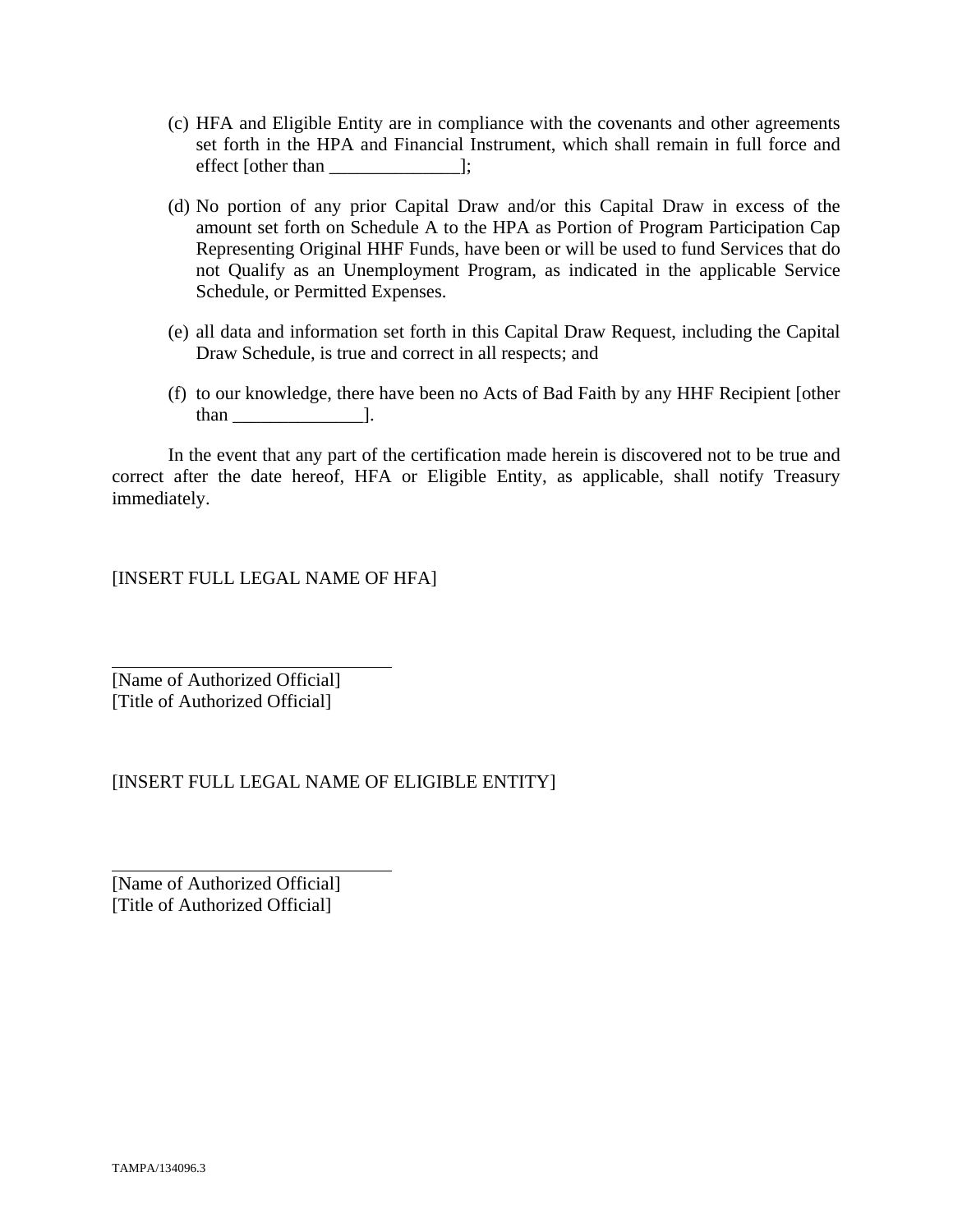## **CAPITAL DRAW SCHEDULE**

| Capital Draw Request for:                                                                                                  |               |
|----------------------------------------------------------------------------------------------------------------------------|---------------|
| [] Program                                                                                                                 | \$            |
| ] Program                                                                                                                  | $\mathcal{S}$ |
| [ Program                                                                                                                  | \$            |
| Permitted Administrative Expenses                                                                                          | \$            |
| <b>Total Capital Draw Request</b>                                                                                          | \$            |
| Amount of Capital Draw Request for Non-Unemployment Programs and<br><b>Permitted Expenses</b>                              | \$            |
| Amount of Capital Draw Request for Unemployment Programs                                                                   | $\mathcal{S}$ |
| Total Capital Draw Request as a Percentage of Program Participation Cap <sup>1</sup> :                                     | $\%$          |
|                                                                                                                            |               |
| Total Purchase Price funded to date, including current Capital Draw:                                                       | $\mathbb{S}$  |
| Total funding to date, including current Capital Draw for Non-Unemployment<br>Programs and Permitted Expenses <sup>2</sup> | \$            |
| Total funding to date, including current Capital Draw for Unemployment<br>Programs                                         | $\mathcal{S}$ |
|                                                                                                                            |               |
| Program Participation Cap:                                                                                                 | \$            |
|                                                                                                                            |               |
| Program Funds Remaining:                                                                                                   | \$            |
|                                                                                                                            |               |
| Amount of HHF Program funds on hand prior to this Capital Draw:                                                            | $\mathcal{S}$ |
|                                                                                                                            |               |
| HHF Program funds on hand prior to this Capital Draw as a Percentage of<br>Program Participation Cap <sup>3</sup> :        | $\%$          |

 $<sup>1</sup>$  May not be less than 2.5% nor exceed 20%.</sup>

\_\_\_\_\_\_\_\_\_\_\_\_\_\_\_\_\_\_\_\_\_\_\_\_

<sup>2</sup> May not exceed Portion of Program Participation Cap Representing Original HHF Funds.<br><sup>3</sup> May not exceed 5.0% on the date of submission of the Draw Request.

**Depository Account Information/Wire Instructions for payment of Capital Draw:**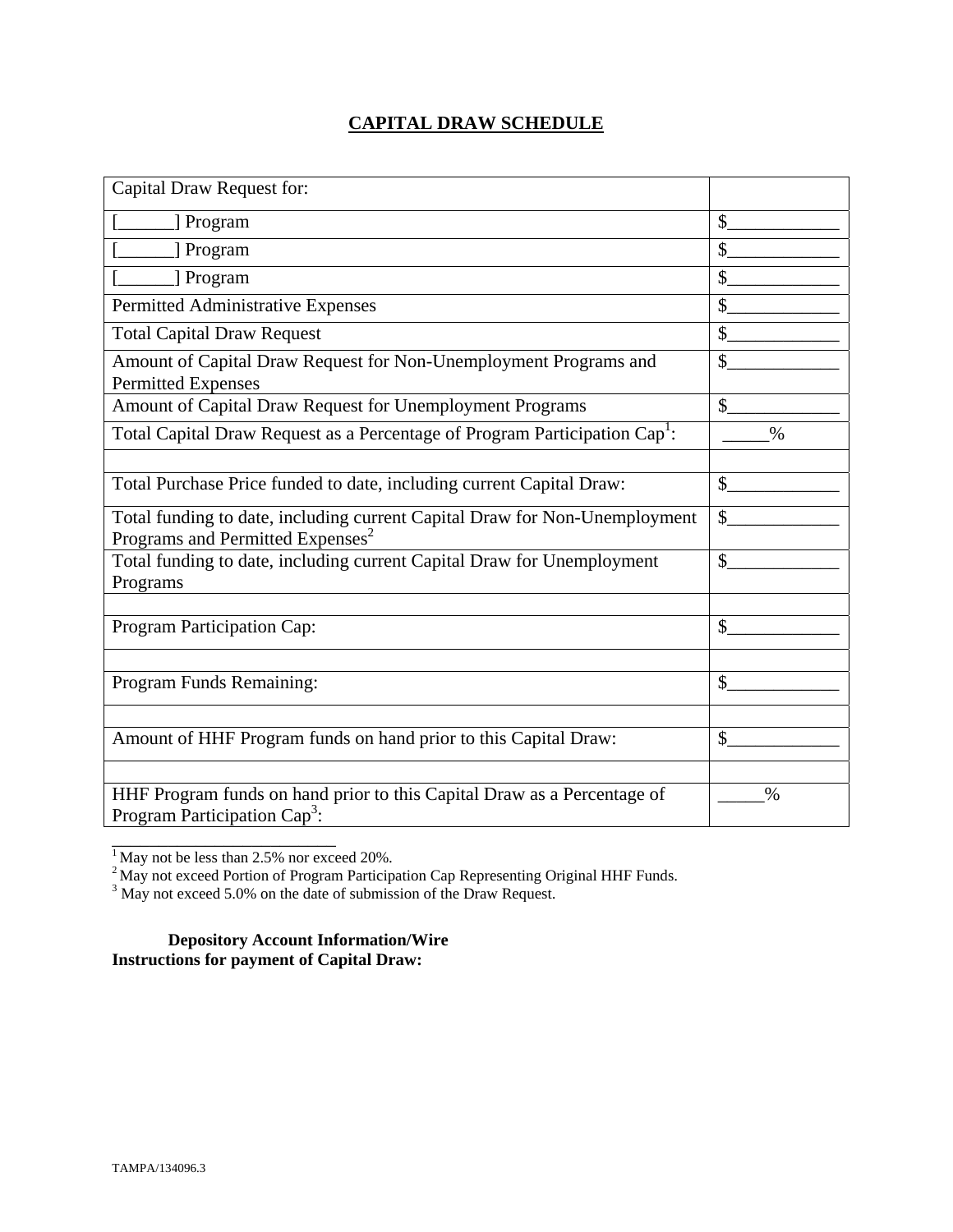# **SCHEDULE A**

## **BASIC INFORMATION**

| Eligible Entity Information:                                                 |                                        |
|------------------------------------------------------------------------------|----------------------------------------|
| Name of the Eligible Entity:                                                 | CalHFA Mortgage Assistance Corporation |
| Corporate or other organizational form: Nonprofit Public Benefit Corporation |                                        |
| Jurisdiction of organization:                                                | California                             |
| Notice Information:                                                          |                                        |

| <b>HFA</b> Information:<br>Name of HFA: | California Housing Finance Agency |
|-----------------------------------------|-----------------------------------|
|                                         |                                   |
| Organizational form:                    | Agency of the State of California |
| Date of Application:                    | April 16, 2010                    |
| Date of Action Plan:                    | September 1, 2010                 |
| Notice Information:                     |                                   |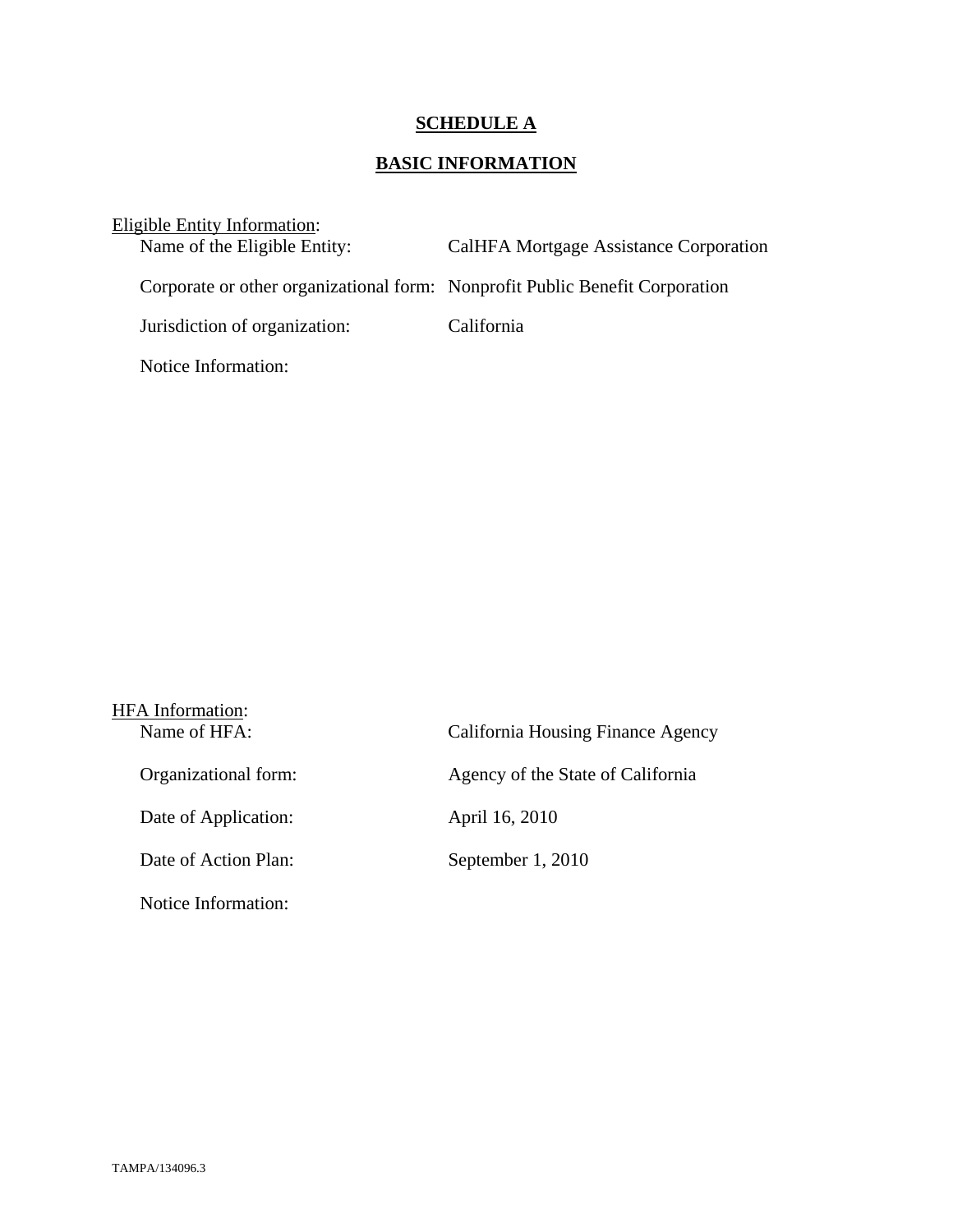| <b>Program Participation Cap:</b>                                               | \$1,175,857,070.00                                                                                                                                        |
|---------------------------------------------------------------------------------|-----------------------------------------------------------------------------------------------------------------------------------------------------------|
| Portion of Program Participation Cap<br><b>Representing Original HHF Funds:</b> | \$699,600,000.00                                                                                                                                          |
| Portion of Program Participation Cap<br>Representing Unemployment HHF Funds:    | \$476,257,070.00                                                                                                                                          |
| Permitted Expenses:                                                             | \$<br>88,189,280.25                                                                                                                                       |
| Closing Date:                                                                   | June 23, 2010                                                                                                                                             |
| <b>Amendment Date:</b>                                                          | September 23, 2010                                                                                                                                        |
| <b>Eligible Entity Depository Account Information:</b>                          | See account information set forth in the<br>Depository Account Control Agreement<br>between Treasury and Eligible<br>Entity<br>regarding the HHF Program. |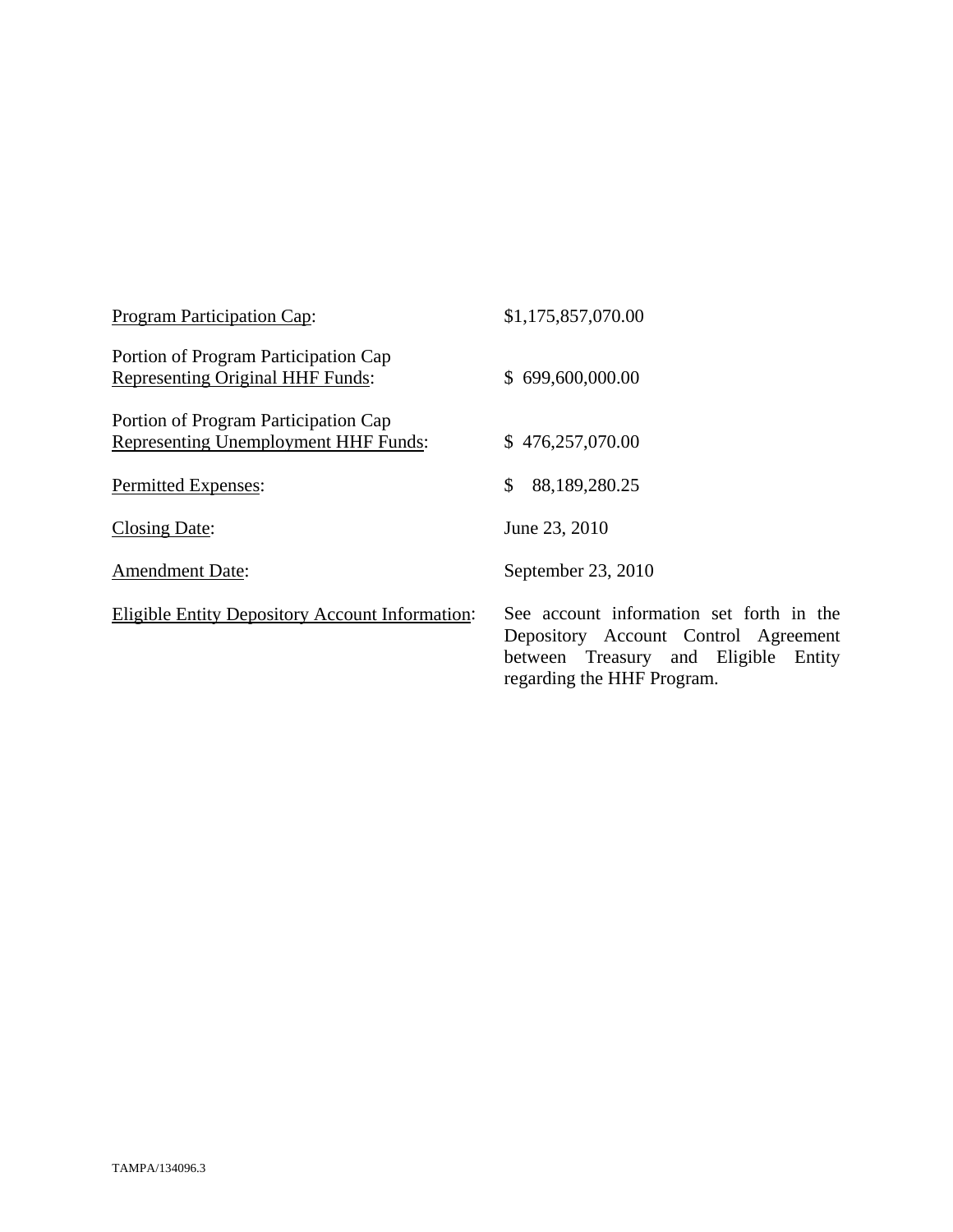#### **SERVICE SCHEDULES**

The Service Schedules attached as Schedule B to the Original HPA are hereby deleted in their entirety and replaced with the attached Service Schedules (numbered sequentially as Service Schedule B-1, Service Schedule B-2, et. seq.), which collectively comprise Schedule B to the HPA.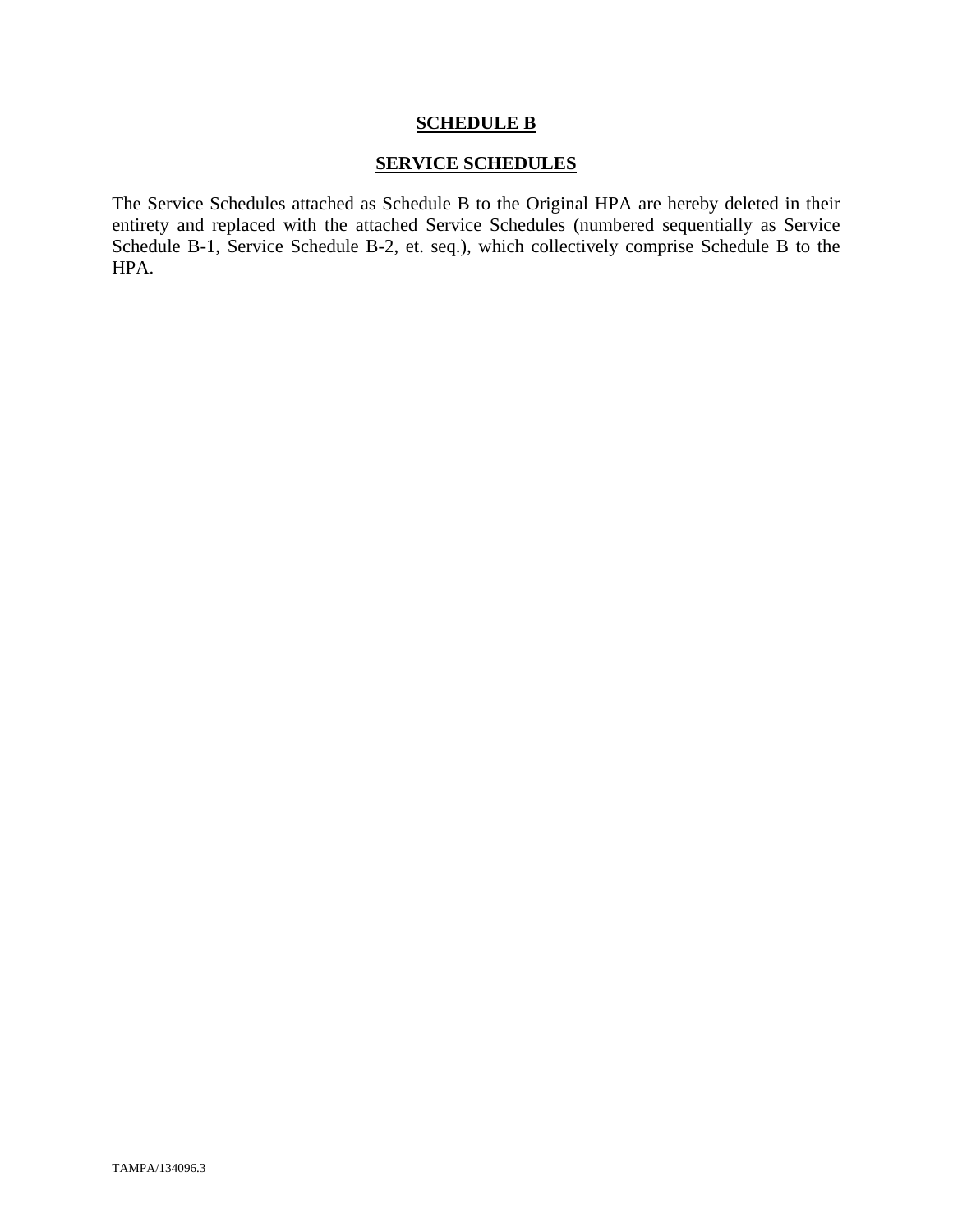#### **California Housing Finance Agency Mortgage Assistance Corporation ("CalHFA MAC")**

### **UNEMPLOYMENT MORTGAGE ASSISTANCE PROGRAM**

### **Summary Guidelines 1. Program Overview**  The Unemployment Mortgage Assistance Program (UMA) is one of CalHFA MAC's federally-funded programs developed to provide temporary financial assistance to eligible California homeowners who wish to remain in their homes but have suffered a loss of income due to unemployment. CalHFA MAC is partnering with financial institutions to directly provide program funds to subsidize an eligible borrower's mortgage payments. UMA provides mortgage payment assistance equal to the lesser of \$3,000 per month or 100% of the PITIA (principal, interest, tax, insurance and escrowed homeowner's association dues) for up to six (6) months, with the purpose of preventing avoidable foreclosures until such time that the borrower retains employment sufficient to meet the demands of satisfying their regular mortgage payment. **2. Program Goals** UMA's goal is to help homeowners remain in their homes and prevent avoidable foreclosures despite loss of income due to unemployment. The UMA program will minimize past due payments, and provide a borrower with additional time to find alternate employment and replace income needed to make their mortgage payment. UMA was designed to assist borrowers who are currently eligible to receive unemployment benefits. UMA was designed to complement other loss mitigation programs, including increasing a borrower's eligibility for an extended written forbearance plan and/or loan modification. **3. Target Population / Areas**  UMA is designed to target low-to-moderate income homeowners and address the needs of a borrower's specific situation in lieu of targeting certain regions or counties. **4. Program Allocation (Excluding Administrative Expenses)**  \$505,237,790.75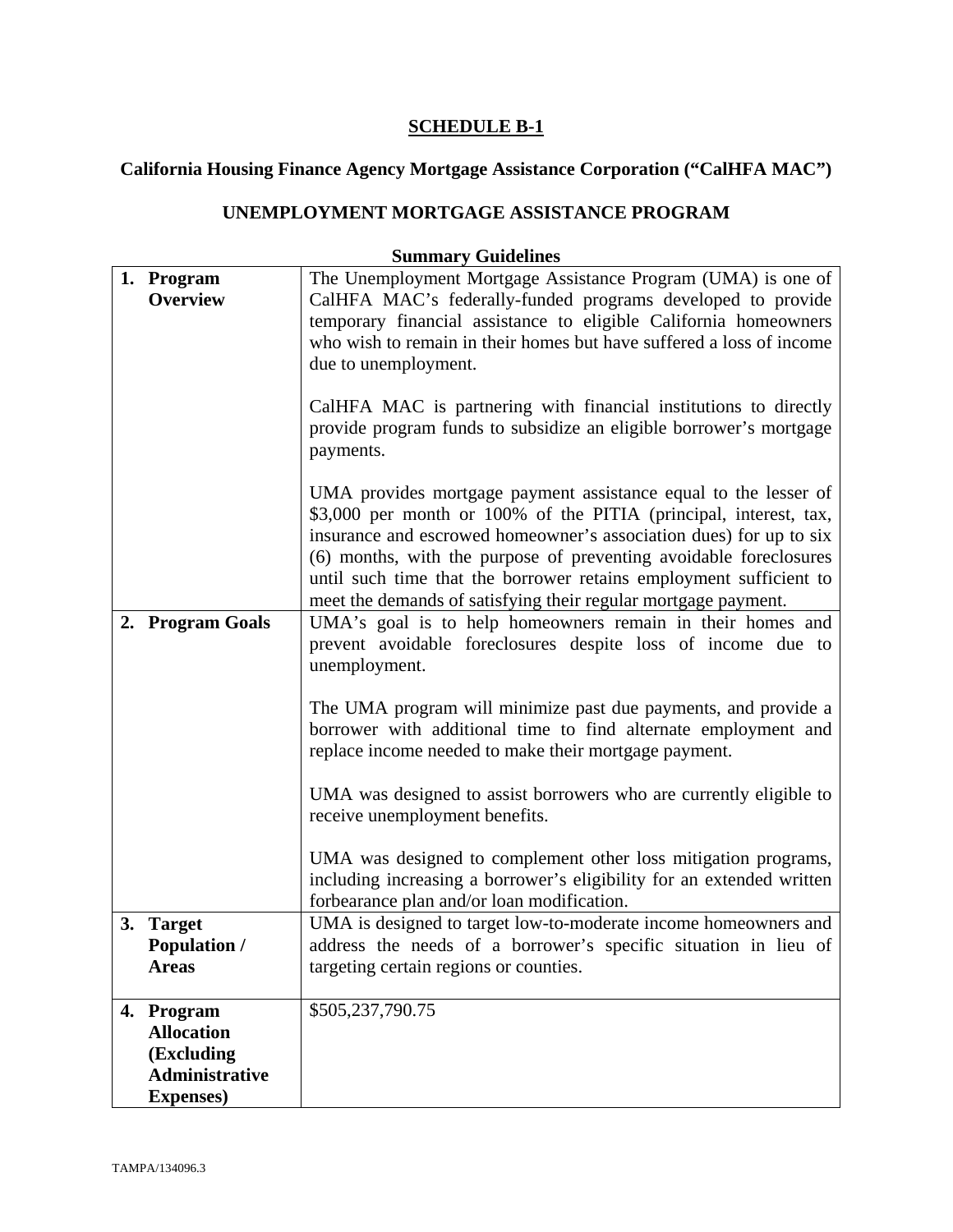| Eligibility<br>household, as follows:<br><b>Criteria</b><br>Low-to-moderate income of 120% or less of the Area<br>$\circ$<br>Median Income in the county where borrower resides.<br>A loan financed in whole or in part by bonds that are<br>$\circ$<br>tax-exempt under IRC section 143, the borrower is<br>presumed to satisfy income limits.<br>Borrower must complete and sign a Hardship Affidavit and<br>3rd Party Authorization documenting the reason for the<br>hardship.<br>Borrowers who have recently encountered a financial<br>hardship due to underemployment or unemployment related<br>to their military service.<br>Borrower must agree to provide all necessary documentation<br>to satisfy program guidelines established by CalHFA MAC.<br>Borrower must be currently eligible to receive unemployment<br>benefits.<br>Mortgage loan is delinquent or at risk of imminent default as<br>substantiated by borrower's hardship documentation. Loans<br>in foreclosure are not eligible.<br>General program eligibility is determined by CalHFA MAC,<br>$\bullet$<br>the housing counselor or servicer based on information<br>received from the borrower. Program-specific eligibility is |
|--------------------------------------------------------------------------------------------------------------------------------------------------------------------------------------------------------------------------------------------------------------------------------------------------------------------------------------------------------------------------------------------------------------------------------------------------------------------------------------------------------------------------------------------------------------------------------------------------------------------------------------------------------------------------------------------------------------------------------------------------------------------------------------------------------------------------------------------------------------------------------------------------------------------------------------------------------------------------------------------------------------------------------------------------------------------------------------------------------------------------------------------------------------------------------------------------------------|
|                                                                                                                                                                                                                                                                                                                                                                                                                                                                                                                                                                                                                                                                                                                                                                                                                                                                                                                                                                                                                                                                                                                                                                                                              |
|                                                                                                                                                                                                                                                                                                                                                                                                                                                                                                                                                                                                                                                                                                                                                                                                                                                                                                                                                                                                                                                                                                                                                                                                              |
|                                                                                                                                                                                                                                                                                                                                                                                                                                                                                                                                                                                                                                                                                                                                                                                                                                                                                                                                                                                                                                                                                                                                                                                                              |
|                                                                                                                                                                                                                                                                                                                                                                                                                                                                                                                                                                                                                                                                                                                                                                                                                                                                                                                                                                                                                                                                                                                                                                                                              |
|                                                                                                                                                                                                                                                                                                                                                                                                                                                                                                                                                                                                                                                                                                                                                                                                                                                                                                                                                                                                                                                                                                                                                                                                              |
|                                                                                                                                                                                                                                                                                                                                                                                                                                                                                                                                                                                                                                                                                                                                                                                                                                                                                                                                                                                                                                                                                                                                                                                                              |
|                                                                                                                                                                                                                                                                                                                                                                                                                                                                                                                                                                                                                                                                                                                                                                                                                                                                                                                                                                                                                                                                                                                                                                                                              |
|                                                                                                                                                                                                                                                                                                                                                                                                                                                                                                                                                                                                                                                                                                                                                                                                                                                                                                                                                                                                                                                                                                                                                                                                              |
|                                                                                                                                                                                                                                                                                                                                                                                                                                                                                                                                                                                                                                                                                                                                                                                                                                                                                                                                                                                                                                                                                                                                                                                                              |
|                                                                                                                                                                                                                                                                                                                                                                                                                                                                                                                                                                                                                                                                                                                                                                                                                                                                                                                                                                                                                                                                                                                                                                                                              |
|                                                                                                                                                                                                                                                                                                                                                                                                                                                                                                                                                                                                                                                                                                                                                                                                                                                                                                                                                                                                                                                                                                                                                                                                              |
|                                                                                                                                                                                                                                                                                                                                                                                                                                                                                                                                                                                                                                                                                                                                                                                                                                                                                                                                                                                                                                                                                                                                                                                                              |
|                                                                                                                                                                                                                                                                                                                                                                                                                                                                                                                                                                                                                                                                                                                                                                                                                                                                                                                                                                                                                                                                                                                                                                                                              |
|                                                                                                                                                                                                                                                                                                                                                                                                                                                                                                                                                                                                                                                                                                                                                                                                                                                                                                                                                                                                                                                                                                                                                                                                              |
|                                                                                                                                                                                                                                                                                                                                                                                                                                                                                                                                                                                                                                                                                                                                                                                                                                                                                                                                                                                                                                                                                                                                                                                                              |
|                                                                                                                                                                                                                                                                                                                                                                                                                                                                                                                                                                                                                                                                                                                                                                                                                                                                                                                                                                                                                                                                                                                                                                                                              |
|                                                                                                                                                                                                                                                                                                                                                                                                                                                                                                                                                                                                                                                                                                                                                                                                                                                                                                                                                                                                                                                                                                                                                                                                              |
|                                                                                                                                                                                                                                                                                                                                                                                                                                                                                                                                                                                                                                                                                                                                                                                                                                                                                                                                                                                                                                                                                                                                                                                                              |
|                                                                                                                                                                                                                                                                                                                                                                                                                                                                                                                                                                                                                                                                                                                                                                                                                                                                                                                                                                                                                                                                                                                                                                                                              |
|                                                                                                                                                                                                                                                                                                                                                                                                                                                                                                                                                                                                                                                                                                                                                                                                                                                                                                                                                                                                                                                                                                                                                                                                              |
|                                                                                                                                                                                                                                                                                                                                                                                                                                                                                                                                                                                                                                                                                                                                                                                                                                                                                                                                                                                                                                                                                                                                                                                                              |
|                                                                                                                                                                                                                                                                                                                                                                                                                                                                                                                                                                                                                                                                                                                                                                                                                                                                                                                                                                                                                                                                                                                                                                                                              |
| determined by CalHFA MAC on a first-come/first-approved                                                                                                                                                                                                                                                                                                                                                                                                                                                                                                                                                                                                                                                                                                                                                                                                                                                                                                                                                                                                                                                                                                                                                      |
| basis until program funds and funding reserves have been                                                                                                                                                                                                                                                                                                                                                                                                                                                                                                                                                                                                                                                                                                                                                                                                                                                                                                                                                                                                                                                                                                                                                     |
| exhausted. Loan servicer will implement the HHF program<br>based on participation agreement terms and conditions.                                                                                                                                                                                                                                                                                                                                                                                                                                                                                                                                                                                                                                                                                                                                                                                                                                                                                                                                                                                                                                                                                            |
| Funding allocation will be tracked, monitored and performed                                                                                                                                                                                                                                                                                                                                                                                                                                                                                                                                                                                                                                                                                                                                                                                                                                                                                                                                                                                                                                                                                                                                                  |
| by CalHFA MAC in a centralized processing operation.                                                                                                                                                                                                                                                                                                                                                                                                                                                                                                                                                                                                                                                                                                                                                                                                                                                                                                                                                                                                                                                                                                                                                         |
| Property is encumbered by a first lien mortgage loan that was<br>6. Property / Loan                                                                                                                                                                                                                                                                                                                                                                                                                                                                                                                                                                                                                                                                                                                                                                                                                                                                                                                                                                                                                                                                                                                          |
| originated on or before January 1, 2009.<br><b>Eligibility</b>                                                                                                                                                                                                                                                                                                                                                                                                                                                                                                                                                                                                                                                                                                                                                                                                                                                                                                                                                                                                                                                                                                                                               |
| Criteria<br>Current unpaid principal balance (UPB) of the first lien                                                                                                                                                                                                                                                                                                                                                                                                                                                                                                                                                                                                                                                                                                                                                                                                                                                                                                                                                                                                                                                                                                                                         |
| mortgage loan is not greater than \$729,750 (GSE conforming                                                                                                                                                                                                                                                                                                                                                                                                                                                                                                                                                                                                                                                                                                                                                                                                                                                                                                                                                                                                                                                                                                                                                  |
| limit for a one-unit property).                                                                                                                                                                                                                                                                                                                                                                                                                                                                                                                                                                                                                                                                                                                                                                                                                                                                                                                                                                                                                                                                                                                                                                              |
| The property securing the mortgage loan must not be<br>$\bullet$                                                                                                                                                                                                                                                                                                                                                                                                                                                                                                                                                                                                                                                                                                                                                                                                                                                                                                                                                                                                                                                                                                                                             |
| abandoned, vacant, condemned or in a serious state of                                                                                                                                                                                                                                                                                                                                                                                                                                                                                                                                                                                                                                                                                                                                                                                                                                                                                                                                                                                                                                                                                                                                                        |
| disrepair.                                                                                                                                                                                                                                                                                                                                                                                                                                                                                                                                                                                                                                                                                                                                                                                                                                                                                                                                                                                                                                                                                                                                                                                                   |
| The subject property is the borrower's principal residence and                                                                                                                                                                                                                                                                                                                                                                                                                                                                                                                                                                                                                                                                                                                                                                                                                                                                                                                                                                                                                                                                                                                                               |
| the property is located in California.                                                                                                                                                                                                                                                                                                                                                                                                                                                                                                                                                                                                                                                                                                                                                                                                                                                                                                                                                                                                                                                                                                                                                                       |
| The applicant must own and occupy the single family, one-                                                                                                                                                                                                                                                                                                                                                                                                                                                                                                                                                                                                                                                                                                                                                                                                                                                                                                                                                                                                                                                                                                                                                    |
| unit home (an attached or detached house or a condominium                                                                                                                                                                                                                                                                                                                                                                                                                                                                                                                                                                                                                                                                                                                                                                                                                                                                                                                                                                                                                                                                                                                                                    |
| unit) located in California and must currently reside in the                                                                                                                                                                                                                                                                                                                                                                                                                                                                                                                                                                                                                                                                                                                                                                                                                                                                                                                                                                                                                                                                                                                                                 |
| home as their primary residence.                                                                                                                                                                                                                                                                                                                                                                                                                                                                                                                                                                                                                                                                                                                                                                                                                                                                                                                                                                                                                                                                                                                                                                             |
| Mortgage payments are delinquent 90 days or greater at time<br>7. Program<br>$\bullet$                                                                                                                                                                                                                                                                                                                                                                                                                                                                                                                                                                                                                                                                                                                                                                                                                                                                                                                                                                                                                                                                                                                       |
| <b>Exclusions</b><br>of program application.                                                                                                                                                                                                                                                                                                                                                                                                                                                                                                                                                                                                                                                                                                                                                                                                                                                                                                                                                                                                                                                                                                                                                                 |
|                                                                                                                                                                                                                                                                                                                                                                                                                                                                                                                                                                                                                                                                                                                                                                                                                                                                                                                                                                                                                                                                                                                                                                                                              |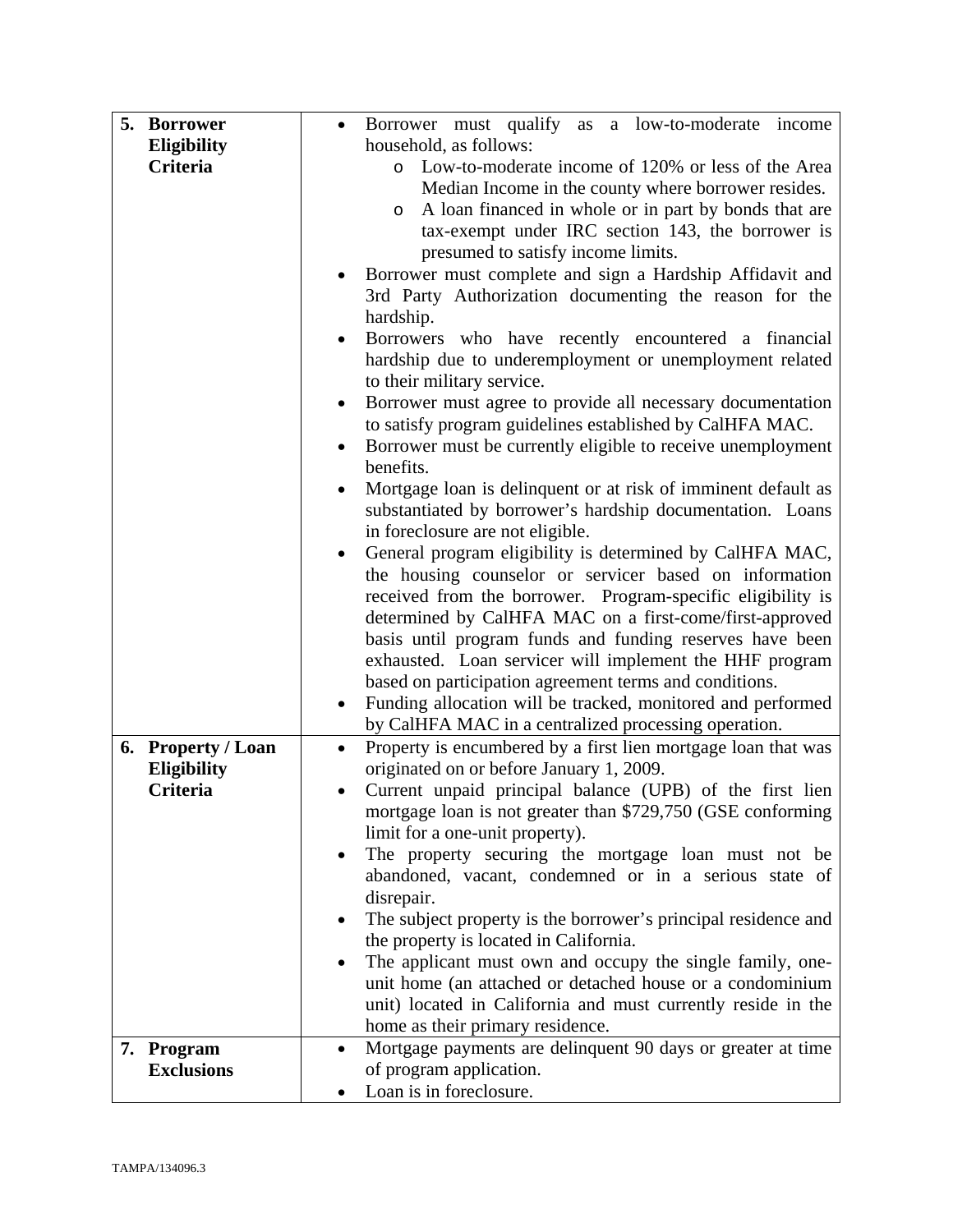|                   | Borrower owns other real property.<br>$\bullet$                                                                                     |
|-------------------|-------------------------------------------------------------------------------------------------------------------------------------|
|                   | Borrower's "hardship" is a result of voluntary resignation of                                                                       |
|                   | employment.                                                                                                                         |
|                   | The borrower is no longer eligible for unemployment benefits<br>$\bullet$                                                           |
|                   | from the California Employment Development Department                                                                               |
|                   | (EDD) benefit or such benefits will expire within 90 days.                                                                          |
|                   | Borrower consummated a "cash-out" refinance of the subject<br>$\bullet$                                                             |
|                   | first lien mortgage property.                                                                                                       |
|                   | Refinancing for the sole purpose of obtaining a new<br>$\circ$                                                                      |
|                   | interest rate and loan term is permissible.                                                                                         |
|                   | Costs associated with the first mortgage refinance may<br>O                                                                         |
|                   | be financed in the new loan.                                                                                                        |
|                   | Junior liens used to purchase the subject property first<br>$\circ$                                                                 |
|                   | mortgage property are not excluded from eligibility.                                                                                |
|                   | Stand-alone second liens including home equity lines of credit                                                                      |
|                   | are considered "cash-out." Borrowers with junior liens that                                                                         |
|                   | meet this description are not eligible for program assistance.                                                                      |
| 8. Structure of   | CalHFA MAC will structure the assistance as a non-recourse, non-                                                                    |
| <b>Assistance</b> | interest bearing subordinate loan in favor of the Eligible Entity                                                                   |
|                   | (CalHFA MAC) secured by a junior lien recorded against the                                                                          |
|                   | property in the amount of the total reduced PITIA and equal to the                                                                  |
|                   | total amount of HHF unemployment assistance. At the conclusion of                                                                   |
|                   | (3) three years, the subordinate loan will be forgiven provided the<br>loan remains in good standing and the borrower complies with |
|                   | program guidelines. Loan funds will only be repaid to Eligible Entity                                                               |
|                   | (CalHFA MAC) in the event of a sale or refinance with sufficient net                                                                |
|                   | equity proceeds prior to forgiveness. Recovered funds will be                                                                       |
|                   | recycled in order to provide additional program assistance until                                                                    |
|                   | December 31, 2017, at which time any recovered funds will be                                                                        |
|                   | returned to Treasury.                                                                                                               |
|                   |                                                                                                                                     |
|                   | The lender/servicer shall be required to provide the borrower with a                                                                |
|                   | written approved forbearance plan for a period no less than three (3)                                                               |
|                   | months PITIA. The lender/servicer forbearance plan may precede or                                                                   |
|                   | follow the HHF program assistance.                                                                                                  |
|                   |                                                                                                                                     |
|                   | After December 31, 2017, any remaining or returned funds will be                                                                    |
|                   | returned to Treasury.                                                                                                               |
| 9. Per Household  | Up to \$18,000 per household total (average funding of \$14,455.43),                                                                |
| <b>Assistance</b> | equaling the lesser of \$3,000 per month or 100% of PITIA (and in all                                                               |
|                   | cases, subject to the HHF Program maximum benefit cap of \$50,000                                                                   |
|                   | with respect to monies previously received under other HHF                                                                          |
|                   | Programs, if any).                                                                                                                  |
| 10. Duration of   | Borrower participation in UMA is limited to six (6) months                                                                          |
| <b>Assistance</b> | maximum.                                                                                                                            |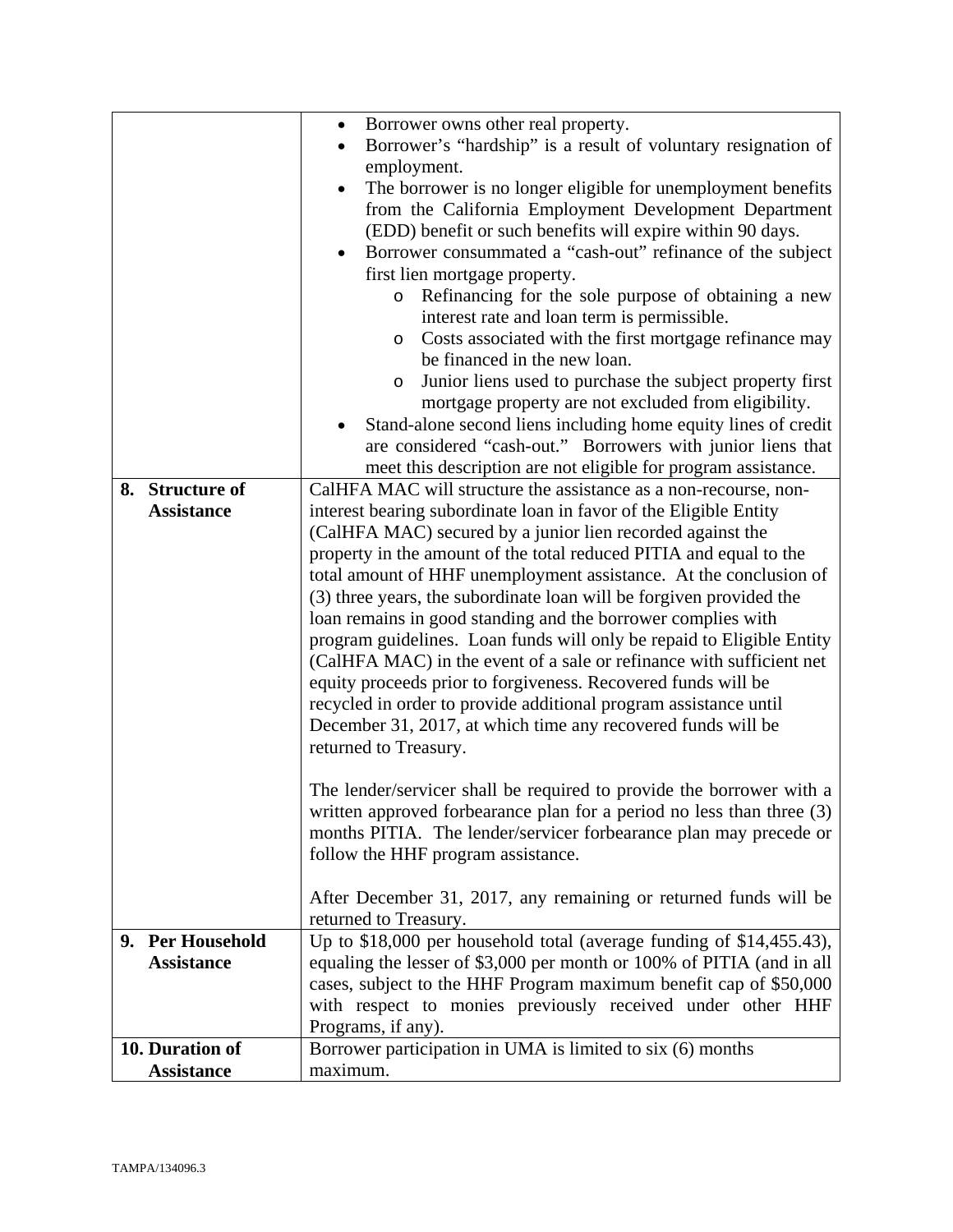| 11. Estimated            | Approximately 34,951. This figure is based on loans with unpaid         |
|--------------------------|-------------------------------------------------------------------------|
| Number of                | principal balances ranging from \$200,000 to \$400,000 with an          |
| Participating            | average funding of \$14,455.43.                                         |
| <b>Households</b>        |                                                                         |
| 12. Program              | UMA will be available to borrowers no later than November 1, 2010       |
|                          |                                                                         |
| Inception /              | and will last up to three (3) years or until funding is fully reserved. |
| <b>Duration</b>          |                                                                         |
|                          |                                                                         |
| 13. Program              | UMA will serve as a gateway to borrower programs aimed at               |
| Interactions with        | reinstatement and principal reduction.                                  |
| <b>Other HFA</b>         |                                                                         |
| <b>Programs</b>          |                                                                         |
| 14. Program              | This benefit may precede or extend HAMP, including HAMP UP for          |
| <b>Interactions with</b> | temporary unemployment assistance which when combined may               |
| <b>HAMP</b>              | provide assistance for up to one year. HAMP UP currently offers a       |
|                          | minimum of three months and up to six months for some borrowers.        |
| 15. Program              | The applicable servicer/lender is required to complement UMA            |
| Leverage with            | assistance with a written approved forbearance plan for a period no     |
| <b>Other Financial</b>   |                                                                         |
|                          | less than three (3) months PITIA.                                       |
| <b>Resources</b>         |                                                                         |
|                          | CalHFA MAC will request that the loan servicer waive fees (e.g.,        |
|                          | NSF and late charges).                                                  |
| 16. Qualify as an        | $\square$ No<br>$\boxtimes$ Yes                                         |
| Unemployment             |                                                                         |
| Program                  |                                                                         |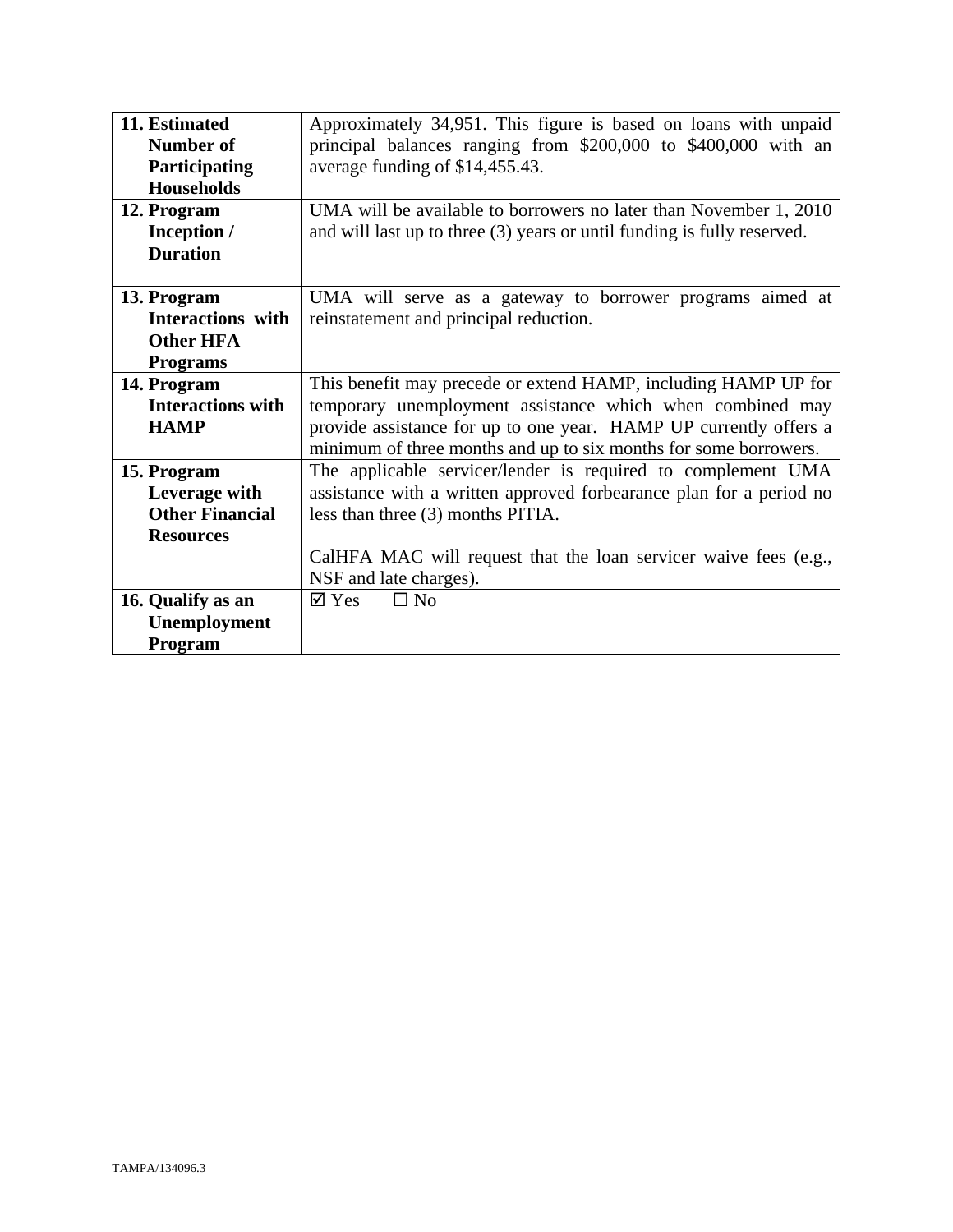## **California Housing Finance Agency Mortgage Assistance Corporation ("CalHFA MAC")**

## **MORTGAGE REINSTATEMENT ASSISTANCE PROGRAM**

## **Summary Guidelines**

| 1. Program                      | The Mortgage Reinstatement Assistance Program (MRAP) is one of      |  |
|---------------------------------|---------------------------------------------------------------------|--|
| <b>Overview</b>                 | CalHFA MAC's federally-funded programs developed to provide         |  |
|                                 | temporary financial assistance to eligible homeowners who wish to   |  |
|                                 | remain in their homes but are in imminent danger of losing their    |  |
|                                 | home to foreclosure.                                                |  |
|                                 |                                                                     |  |
|                                 | MRAP provides funds to assist income-qualified borrowers to help    |  |
|                                 | them cure their delinquent first mortgage loan arrearages, which    |  |
|                                 | may also include payments needed to reinstate their loans from      |  |
|                                 | foreclosure.                                                        |  |
| 2. Program Goals                | The MRAP program will prevent avoidable foreclosures by helping     |  |
|                                 | borrowers reinstate their past due first mortgage loans.            |  |
|                                 |                                                                     |  |
|                                 | MRAP will also mitigate the need for large reinstatement dollars to |  |
|                                 | be capitalized with remaining loan balance, and thus, broaden the   |  |
|                                 | population of borrowers who otherwise may not qualify for           |  |
|                                 | modification.                                                       |  |
| 3. Target Population            | MRAP is designed to target low-to-moderate income homeowners        |  |
| / Areas                         |                                                                     |  |
|                                 | and address the needs of a borrower's specific situation in lieu of |  |
|                                 | targeting certain regions or counties.<br>\$129,400,000.00          |  |
| 4. Program<br><b>Allocation</b> |                                                                     |  |
|                                 |                                                                     |  |
| (Excluding                      |                                                                     |  |
| <b>Administrative</b>           |                                                                     |  |
| <b>Expenses</b> )               |                                                                     |  |
| 5. Borrower                     | Borrower must qualify as a low-to-moderate income<br>$\bullet$      |  |
| <b>Eligibility Criteria</b>     | household, as follows:                                              |  |
|                                 | Low-to-moderate income of 120% or less of the Area<br>$\circ$       |  |
|                                 | Median Income in the county where borrower                          |  |
|                                 | resides.                                                            |  |
|                                 | A loan financed in whole or in part by bonds that are<br>$\circ$    |  |
|                                 | tax-exempt under IRC section 143, the borrower is                   |  |
|                                 | presumed to satisfy income limits.                                  |  |
|                                 | Borrower must complete and sign a Hardship Affidavit and            |  |
|                                 | 3rd Party Authorization documenting the reason for the              |  |
|                                 | hardship.                                                           |  |
|                                 | Borrowers who have recently encountered a financial                 |  |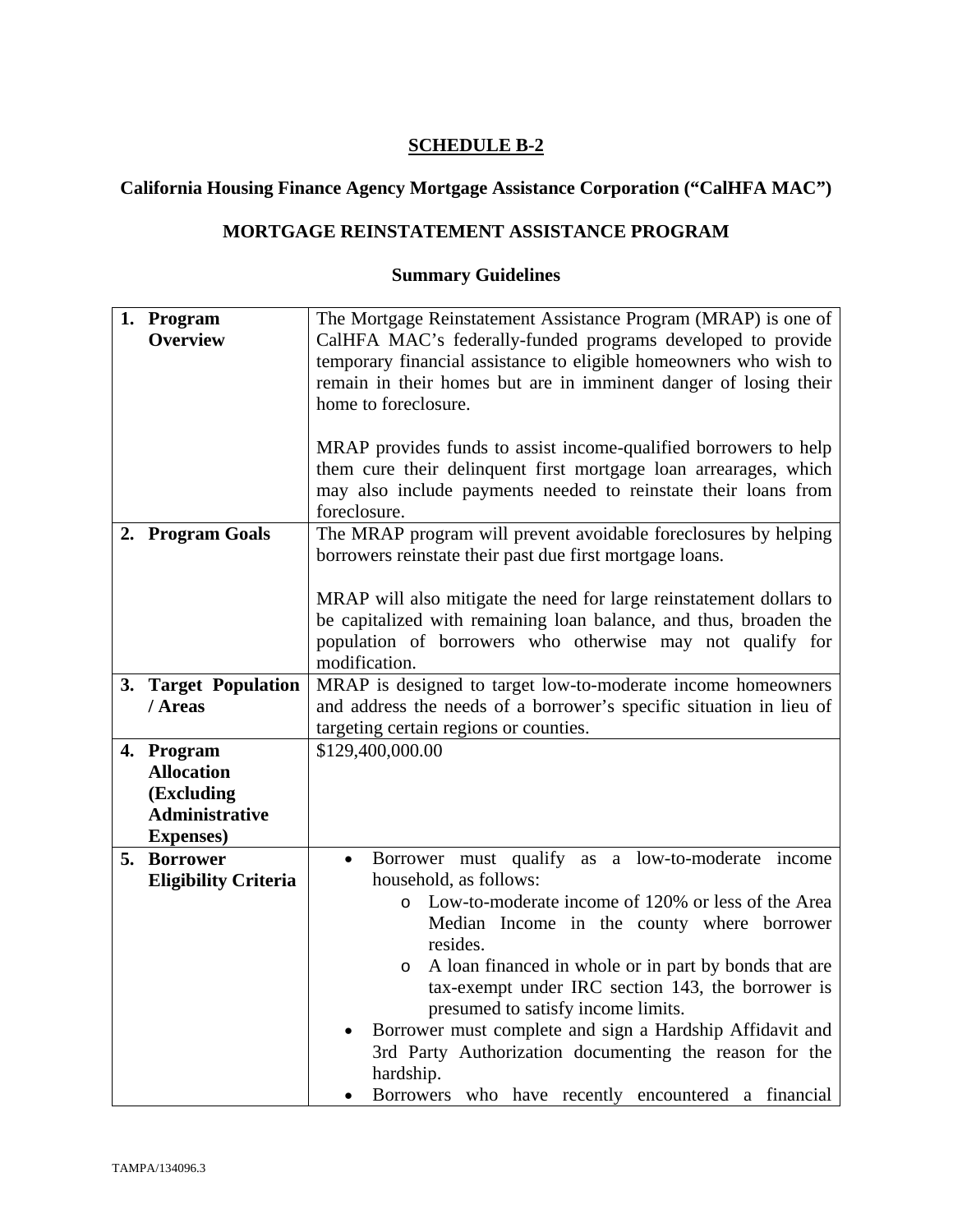|                             | hardship due to their military service.                                 |
|-----------------------------|-------------------------------------------------------------------------|
|                             | Borrower has adequate income to sustain modified mortgage<br>$\bullet$  |
|                             | payments per lender guidelines.                                         |
|                             | Borrower must agree to provide all necessary documentation<br>٠         |
|                             | to satisfy program guidelines established by CalHFA MAC.                |
|                             | Mortgage loan is delinquent or at risk of imminent default as           |
|                             | substantiated by borrower's hardship documentation. Loans               |
|                             | in foreclosure are eligible.                                            |
|                             | General program eligibility is determined by CalHFA MAC,                |
|                             | the housing counselor or servicer based on information                  |
|                             |                                                                         |
|                             | received from the borrower. Program-specific eligibility is             |
|                             | determined by CalHFA MAC on a first-come/first-approved                 |
|                             | basis until program funds and funding reserves have been                |
|                             | exhausted. Loan servicer will implement the HHF program                 |
|                             | based on participation agreement terms and conditions.                  |
|                             | Funding allocation will be tracked, monitored and performed             |
|                             | by CalHFA MAC in a centralized processing operation.                    |
| 6. Property / Loan          | Property is encumbered by a first lien mortgage loan that<br>$\bullet$  |
| <b>Eligibility Criteria</b> | was originated on or before January 1, 2009.                            |
|                             | Current unpaid principal balance (UPB) of the first lien<br>٠           |
|                             | mortgage loan is not greater than \$729,750 (GSE conforming             |
|                             |                                                                         |
|                             | limit for a one-unit property).                                         |
|                             | The property securing the mortgage loan must not be                     |
|                             | abandoned, vacant, condemned or in a serious state of                   |
|                             | disrepair.                                                              |
|                             | The subject property is the borrower's principal residence              |
|                             | and the property is located in California.                              |
|                             | The applicant must own and occupy the single family, one-               |
|                             | unit home (an attached or detached house or a condominium               |
|                             | unit) located in California and must currently reside in the            |
|                             | home as their primary residence.                                        |
| 7. Program                  | Borrower owns other real property.<br>$\bullet$                         |
| <b>Exclusions</b>           | Borrower's "hardship" is a result of voluntary resignation of           |
|                             | employment.                                                             |
|                             | Borrower consummated a "cash-out" refinance of the subject<br>$\bullet$ |
|                             | first lien mortgage property.                                           |
|                             | Refinancing for the sole purpose of obtaining a new                     |
|                             | $\circ$                                                                 |
|                             | interest rate and loan term is permissible.                             |
|                             | Costs associated with the first mortgage refinance<br>$\circ$           |
|                             | may be financed in the new loan.                                        |
|                             | Junior liens used to purchase the subject property<br>$\circ$           |
|                             | first mortgage property are not excluded from                           |
|                             | eligibility.                                                            |
|                             | Stand-alone second liens including home equity lines of                 |
|                             | credit are considered "cash-out." Borrowers with junior                 |
|                             | liens that meet this description are not eligible for program           |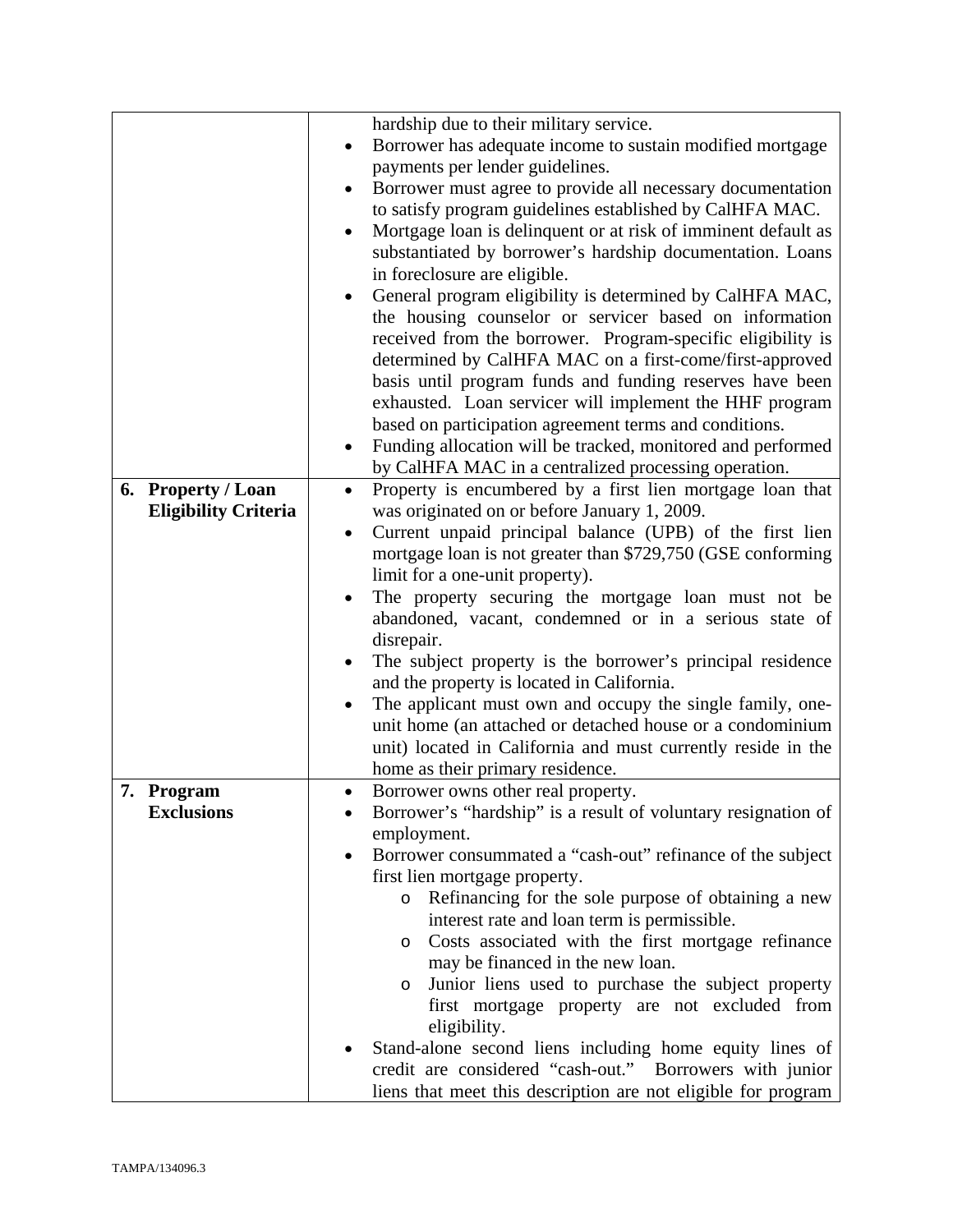|                          | assistance.                                                            |
|--------------------------|------------------------------------------------------------------------|
| 8. Structure of          | In the event that CalHFA MAC receives less than 100% match by          |
| <b>Assistance</b>        | the lender/servicer, CalHFA MAC will structure the assistance as a     |
|                          | non-recourse, non-interest bearing subordinate loan in favor of the    |
|                          | Eligible Entity (CalHFA MAC) secured by a junior lien recorded         |
|                          | against the property in the amount of the HHF assistance. At the       |
|                          | conclusion of (3) three years, the subordinate loan will be forgiven   |
|                          | provided the loan remains in good standing and the borrower            |
|                          | complies with program guidelines. Loan funds will only be repaid       |
|                          | to Eligible Entity (CalHFA MAC) in the event of a sale or refinance    |
|                          | with sufficient net equity proceeds prior to forgiveness. Recovered    |
|                          | funds will be recycled in order to provide additional program          |
|                          | assistance until December 31, 2017, at which time any recovered        |
|                          | funds will be returned to Treasury.                                    |
|                          | If the lender/servicer matches the assistance in an amount equal to or |
|                          | greater than 100% of the HHF Program assistance provided to the        |
|                          | borrower, then the assistance is not required to be structured as a    |
|                          | loan to the borrower.                                                  |
|                          |                                                                        |
|                          | After December 31, 2017, any remaining or returned funds will be       |
|                          | returned to Treasury.                                                  |
| 9. Per Household         | Up to \$15,000 per household (average funding of \$7,484.15) or 50%    |
| <b>Assistance</b>        | of PITIA arrearages, whichever is less (and in all cases, subject to   |
|                          | the HHF Program maximum benefit cap of \$50,000 with respect to        |
|                          | monies previously received under other HHF Programs, if any).          |
| 10. Duration of          | Available on a one-time only basis, per household.                     |
| <b>Assistance</b>        |                                                                        |
| 11. Estimated            | Approximately 17,290. This figure is based on loans with unpaid        |
| <b>Number of</b>         | principal balances ranging from \$200,000 to \$400,000 with an         |
| Participating            | average funding of \$7,484.15.                                         |
| Households               |                                                                        |
|                          |                                                                        |
| 12. Program              | MRAP will be available to borrowers no later than November 1,          |
| Inception /              | 2010 and will last up to three (3) years or until funding is fully     |
| <b>Duration</b>          | reserved.                                                              |
| 13. Program              | MRAP will serve as a gateway to other loss mitigation programs         |
| <b>Interactions</b> with | including loan modification which may include principal reduction,     |
| <b>Other HFA</b>         | including other HHF Programs and the Principal Reduction               |
| <b>Programs</b>          | Program.                                                               |
| 14. Program              | MRAP will serve as a gateway to HAMP which may include                 |
| <b>Interactions with</b> | principal reduction of borrower's mortgage.                            |
| <b>HAMP</b>              |                                                                        |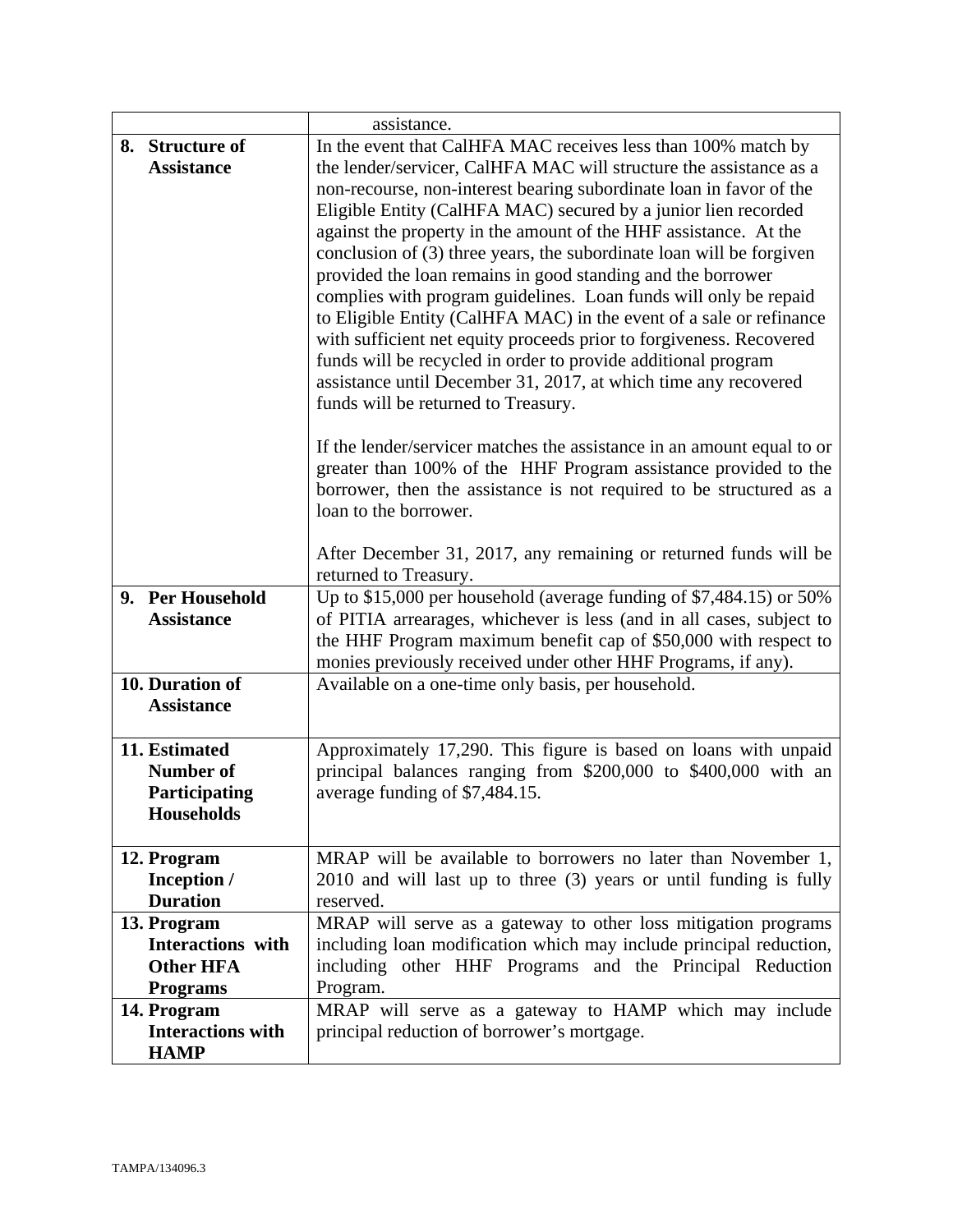| 15. Program Leverage | The goal of the program is for the applicable servicer/lender to                                                                                   |
|----------------------|----------------------------------------------------------------------------------------------------------------------------------------------------|
| with Other           | match MRAP funds on a dollar-for-dollar basis. The matching                                                                                        |
| <b>Financial</b>     | funds will be paid no later than at the time of CalHFA MAC                                                                                         |
| <b>Resources</b>     | program funding.                                                                                                                                   |
|                      | CalHFA MAC will require that the servicer waive all accrued and<br>unpaid late charges and NSF fees for all payments funded with<br>MRAP benefits. |
| 16. Qualify as an    | $\square$ Yes<br>$\boxtimes$ No                                                                                                                    |
| Unemployment         |                                                                                                                                                    |
| Program              |                                                                                                                                                    |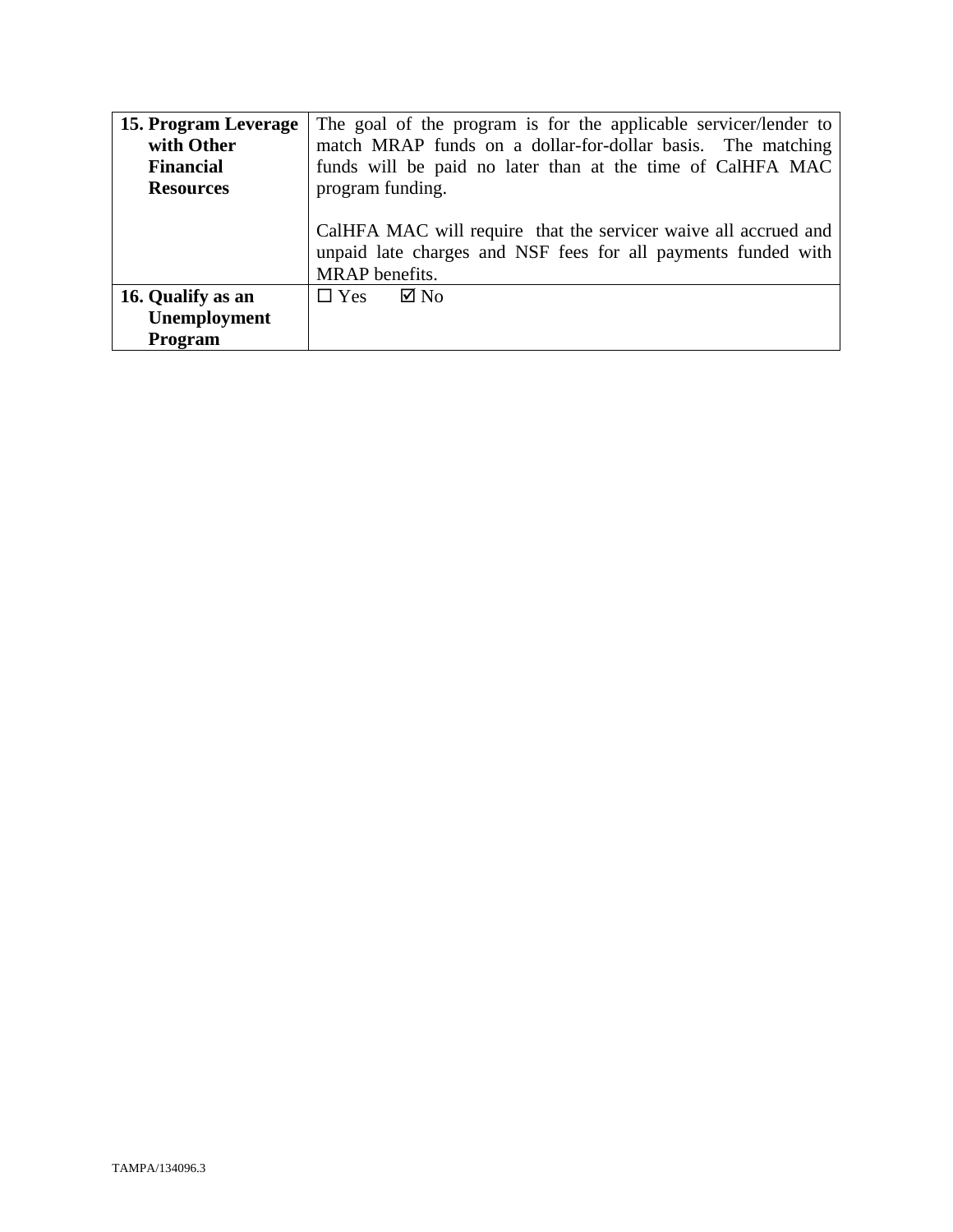# **California Housing Finance Agency Mortgage Assistance Corporation ("CalHFA MAC")**

## **PRINCIPAL REDUCTION PROGRAM**

## **Summary Guidelines**

|    | 1. Program                  | The Principal Reduction Program (PRP) is one of CalHFA MAC's          |  |
|----|-----------------------------|-----------------------------------------------------------------------|--|
|    | <b>Overview</b>             | federally-funded programs developed with a goal to provide capital    |  |
|    |                             | on a dollar-for-dollar matching basis with participating lenders to   |  |
|    |                             | reduce over a three-year period the outstanding principal balances of |  |
|    |                             | qualifying properties with negative equity.                           |  |
|    |                             |                                                                       |  |
|    |                             |                                                                       |  |
|    |                             | PRP will provide monies to reduce the principal balance of the first  |  |
|    |                             | mortgage loan for the purpose of establishing an appropriate level of |  |
|    |                             | debt for eligible borrowers with qualifying properties.               |  |
|    | 2. Program Goals            | The PRP program will, in cooperation with participating lenders,      |  |
|    |                             | leverage the HHF dollars by reducing the principal balances of        |  |
|    |                             | underwater mortgages and provide an incentive for qualifying          |  |
|    |                             | homeowners to remain in their homes during this period of steep       |  |
|    |                             | declines in value.                                                    |  |
|    |                             |                                                                       |  |
|    |                             | A reduction in principal through PRP can achieve desired income       |  |
|    |                             | ratios and affordability for a borrower on the existing mortgage loan |  |
|    |                             | or can be used in conjunction with a loan modification.               |  |
|    | 3. Target Population        | PRP is designed to target low-to-moderate income homeowners and       |  |
|    | / Areas                     | address the needs of a borrower's specific situation in lieu of       |  |
|    |                             | targeting certain regions or counties.                                |  |
|    | 4. Program                  | \$420,729,999.00                                                      |  |
|    | <b>Allocation</b>           |                                                                       |  |
|    | (Excluding                  |                                                                       |  |
|    | <b>Administrative</b>       |                                                                       |  |
|    |                             |                                                                       |  |
|    | <b>Expenses</b> )           |                                                                       |  |
| 5. | <b>Borrower</b>             | Borrower must qualify as a low-to-moderate income<br>$\bullet$        |  |
|    | <b>Eligibility Criteria</b> | household, as follows:                                                |  |
|    |                             | Low-to-moderate income of 120% or less of the Area<br>$\circ$         |  |
|    |                             | Median Income in the county where borrower                            |  |
|    |                             | resides.                                                              |  |
|    |                             | A loan financed in whole or in part by bonds that are<br>$\circ$      |  |
|    |                             | tax-exempt under IRC section 143, the borrower is                     |  |
|    |                             | presumed to satisfy income limits.                                    |  |
|    |                             | Borrower must complete and sign a Hardship Affidavit and              |  |
|    |                             | 3rd Party Authorization documenting the reason for the                |  |
|    |                             | hardship.                                                             |  |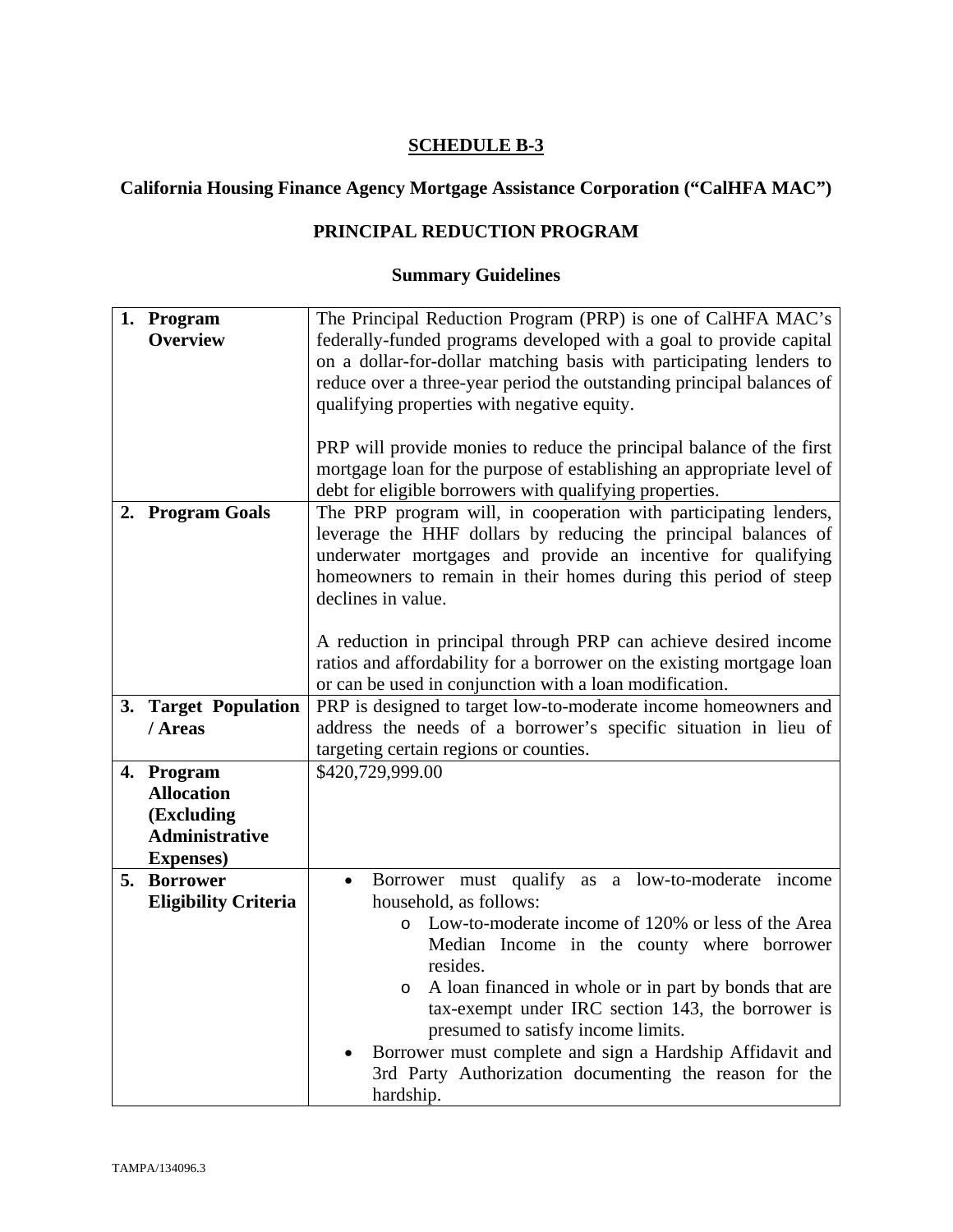|                             |  | $\bullet$                               | Borrowers who have recently encountered a financial                                    |  |  |
|-----------------------------|--|-----------------------------------------|----------------------------------------------------------------------------------------|--|--|
|                             |  | hardship due to their military service. |                                                                                        |  |  |
|                             |  | ٠                                       | Borrower has adequate income to sustain modified mortgage                              |  |  |
|                             |  |                                         | payments per lender guidelines.                                                        |  |  |
|                             |  |                                         | Borrower must agree to provide all necessary documentation                             |  |  |
|                             |  |                                         | to satisfy program guidelines established by CalHFA MAC.                               |  |  |
|                             |  |                                         | Mortgage loan is delinquent or at risk of imminent default as                          |  |  |
|                             |  |                                         | substantiated by borrower's hardship documentation. Loans                              |  |  |
|                             |  |                                         | in foreclosure are eligible.                                                           |  |  |
|                             |  |                                         | General program eligibility is determined by CalHFA MAC,                               |  |  |
|                             |  |                                         | the housing counselor or servicer based on information                                 |  |  |
|                             |  |                                         | received from the borrower. Program-specific eligibility is                            |  |  |
|                             |  |                                         | determined by CalHFA MAC on a first-come/first-approved                                |  |  |
|                             |  |                                         |                                                                                        |  |  |
|                             |  |                                         | basis until program funds and funding reserves have been                               |  |  |
|                             |  |                                         | exhausted. Loan servicer will implement the HHF program                                |  |  |
|                             |  |                                         | based on participation agreement terms and conditions.                                 |  |  |
|                             |  |                                         | Funding allocation will be tracked, monitored and performed                            |  |  |
| 6. Property / Loan          |  |                                         | by CalHFA MAC in a centralized processing operation.                                   |  |  |
|                             |  |                                         | Property is encumbered by a first lien mortgage loan that                              |  |  |
| <b>Eligibility Criteria</b> |  |                                         | was originated on or before January 1, 2009.                                           |  |  |
|                             |  | $\bullet$                               | Current unpaid principal balance (UPB) of the first lien                               |  |  |
|                             |  |                                         | mortgage loan is not greater than \$729,750 (GSE conforming                            |  |  |
|                             |  |                                         | limit for a one-unit property).                                                        |  |  |
|                             |  |                                         | The property securing the mortgage loan must not be                                    |  |  |
|                             |  |                                         | abandoned, vacant, condemned or in a serious state of                                  |  |  |
|                             |  |                                         | disrepair.                                                                             |  |  |
|                             |  |                                         | The subject property is the borrower's principal residence                             |  |  |
|                             |  |                                         | and the property is located in California.                                             |  |  |
|                             |  |                                         | The applicant must own and occupy the single family, one-                              |  |  |
|                             |  |                                         | unit home (an attached or detached house or a condominium                              |  |  |
|                             |  |                                         | unit) located in California and must currently reside in the                           |  |  |
|                             |  |                                         | home as their primary residence.                                                       |  |  |
| 7. Program                  |  |                                         | Borrower owns other real property.                                                     |  |  |
| <b>Exclusions</b>           |  |                                         | Borrower's "hardship" is a result of voluntary resignation of                          |  |  |
|                             |  |                                         | employment.                                                                            |  |  |
|                             |  | ٠                                       | Borrower fails to satisfy lender underwriting guidelines,                              |  |  |
|                             |  |                                         | including a LTV of 120% or less.                                                       |  |  |
|                             |  | ٠                                       | Borrower consummated a "cash-out" refinance of the subject                             |  |  |
|                             |  |                                         | first lien mortgage property.                                                          |  |  |
|                             |  |                                         | Refinancing for the sole purpose of obtaining a new<br>$\circ$                         |  |  |
|                             |  |                                         | interest rate and loan term is permissible.                                            |  |  |
|                             |  |                                         | Costs associated with the first mortgage refinance<br>$\circ$                          |  |  |
|                             |  |                                         | may be financed in the new loan.<br>Junior liens used to purchase the subject property |  |  |
|                             |  | O                                       |                                                                                        |  |  |
|                             |  |                                         | first mortgage property are not excluded from                                          |  |  |
|                             |  |                                         | eligibility.                                                                           |  |  |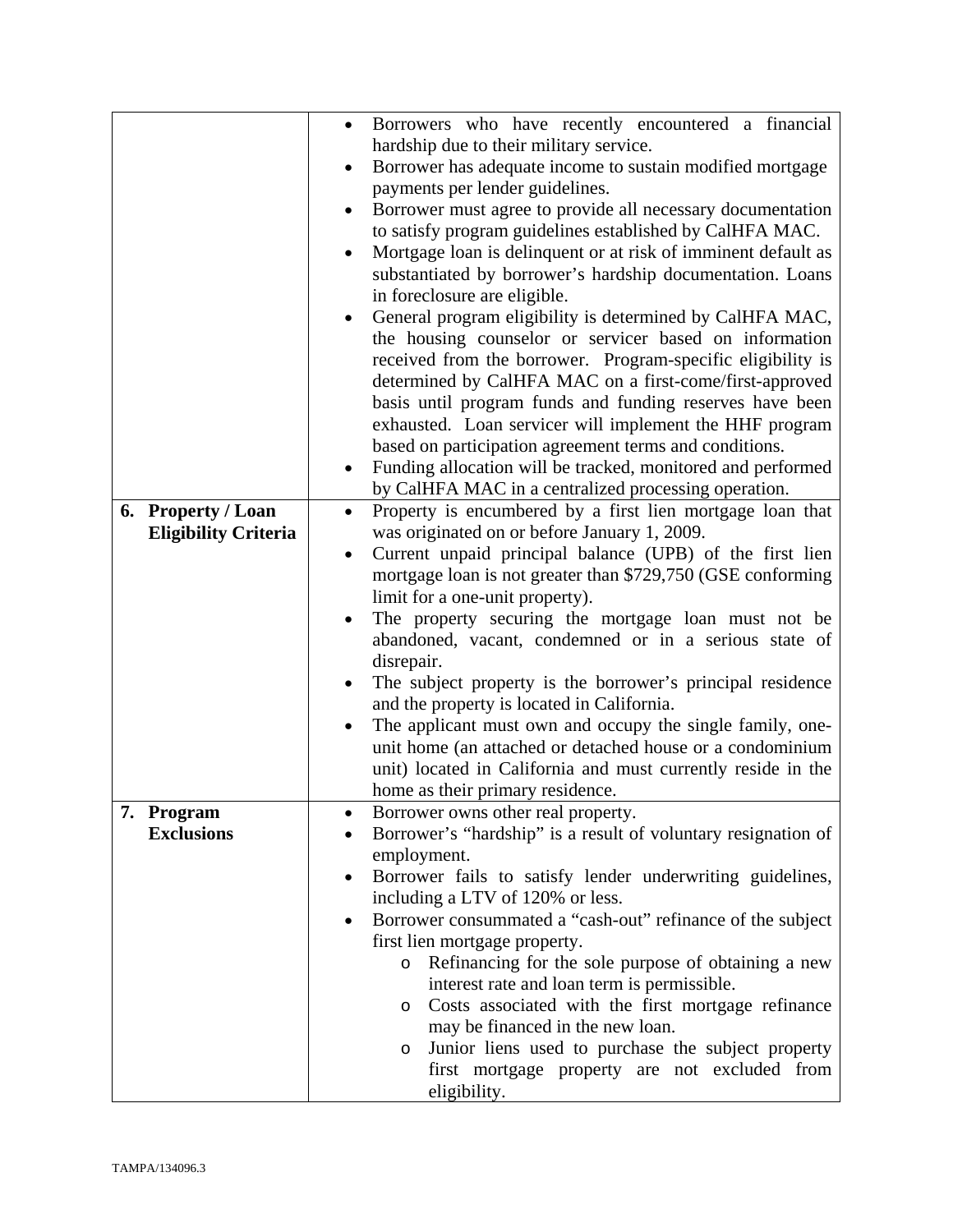|                                   | Stand-alone second liens including home equity lines of                                                                              |  |  |
|-----------------------------------|--------------------------------------------------------------------------------------------------------------------------------------|--|--|
|                                   | credit are considered "cash-out." Borrowers with junior                                                                              |  |  |
|                                   | liens that meet this description are not eligible for program                                                                        |  |  |
|                                   | assistance.                                                                                                                          |  |  |
| <b>Structure of</b><br>8.         | In the event that CalHFA MAC receives less than 100% match by                                                                        |  |  |
| <b>Assistance</b>                 | the lender/servicer, CalHFA MAC will structure the assistance as a                                                                   |  |  |
|                                   | non-recourse, non-interest bearing subordinate loan in favor of the                                                                  |  |  |
|                                   | Eligible Entity (CalHFA MAC) secured by a junior lien recorded                                                                       |  |  |
|                                   | against the property in the amount of the HHF assistance. At the                                                                     |  |  |
|                                   | conclusion of (3) three years, the subordinate loan will be forgiven                                                                 |  |  |
|                                   | provided the loan remains in good standing and the borrower                                                                          |  |  |
|                                   | complies with program guidelines. Loan funds will only be repaid                                                                     |  |  |
|                                   | to Eligible Entity (CalHFA MAC) in the event of a sale or refinance                                                                  |  |  |
|                                   | with sufficient net equity proceeds prior to forgiveness. Recovered<br>funds will be recycled in order to provide additional program |  |  |
|                                   | assistance until December 31, 2017, at which time any recovered                                                                      |  |  |
|                                   | funds will be returned to Treasury.                                                                                                  |  |  |
|                                   |                                                                                                                                      |  |  |
|                                   | If the lender/servicer matches the assistance in an amount equal to or                                                               |  |  |
|                                   | greater than 100% of the HHF Program assistance provided to the                                                                      |  |  |
|                                   | borrower, then the assistance is not required to be structured as a                                                                  |  |  |
|                                   | loan to the borrower.                                                                                                                |  |  |
|                                   |                                                                                                                                      |  |  |
|                                   | After December 31, 2017, any remaining or returned funds will be                                                                     |  |  |
|                                   | returned to Treasury.                                                                                                                |  |  |
| 9. Per Household                  | Up to $$50,000$ per household (average funding of $$31,449.58$ ), less                                                               |  |  |
| <b>Assistance</b>                 | program monies previously received under other HHF Programs.                                                                         |  |  |
| 10. Duration of                   | Available on a one-time only basis, per household.                                                                                   |  |  |
| <b>Assistance</b>                 |                                                                                                                                      |  |  |
| 11. Estimated<br><b>Number of</b> | Approximately 13,378. This figure is based on loans with unpaid                                                                      |  |  |
| Participating                     | principal balances ranging from \$200,000 to \$400,000 with an<br>average funding of \$31,449.58.                                    |  |  |
| <b>Households</b>                 |                                                                                                                                      |  |  |
| 12. Program                       | PRP will be available to borrowers no later than November 1, 2010                                                                    |  |  |
| Inception /                       | and will last up to three (3) years or until funding is fully reserved.                                                              |  |  |
| <b>Duration</b>                   |                                                                                                                                      |  |  |
| 13. Program                       | used in conjunction with MRAP<br>PRP may be<br>aimed at                                                                              |  |  |
| <b>Interactions</b> with          | reinstatement.                                                                                                                       |  |  |
| <b>Other HFA</b>                  |                                                                                                                                      |  |  |
| <b>Programs</b>                   |                                                                                                                                      |  |  |
| 14. Program                       | PRP may work in conjunction with a standard HAMP modification                                                                        |  |  |
| <b>Interactions with</b>          | eligible borrowers achieve desired income ratios and<br>to help                                                                      |  |  |
| <b>HAMP</b>                       | affordability. PRP may not be combined or used in conjunction with                                                                   |  |  |
|                                   | the HAMP Principal Reduction Alternative (PRA). PRP layering                                                                         |  |  |
|                                   | with HAMP PRA is strictly prohibited. PRP funds are not eligible in                                                                  |  |  |
|                                   | any combination to qualify for HAMP PRA investor incentive                                                                           |  |  |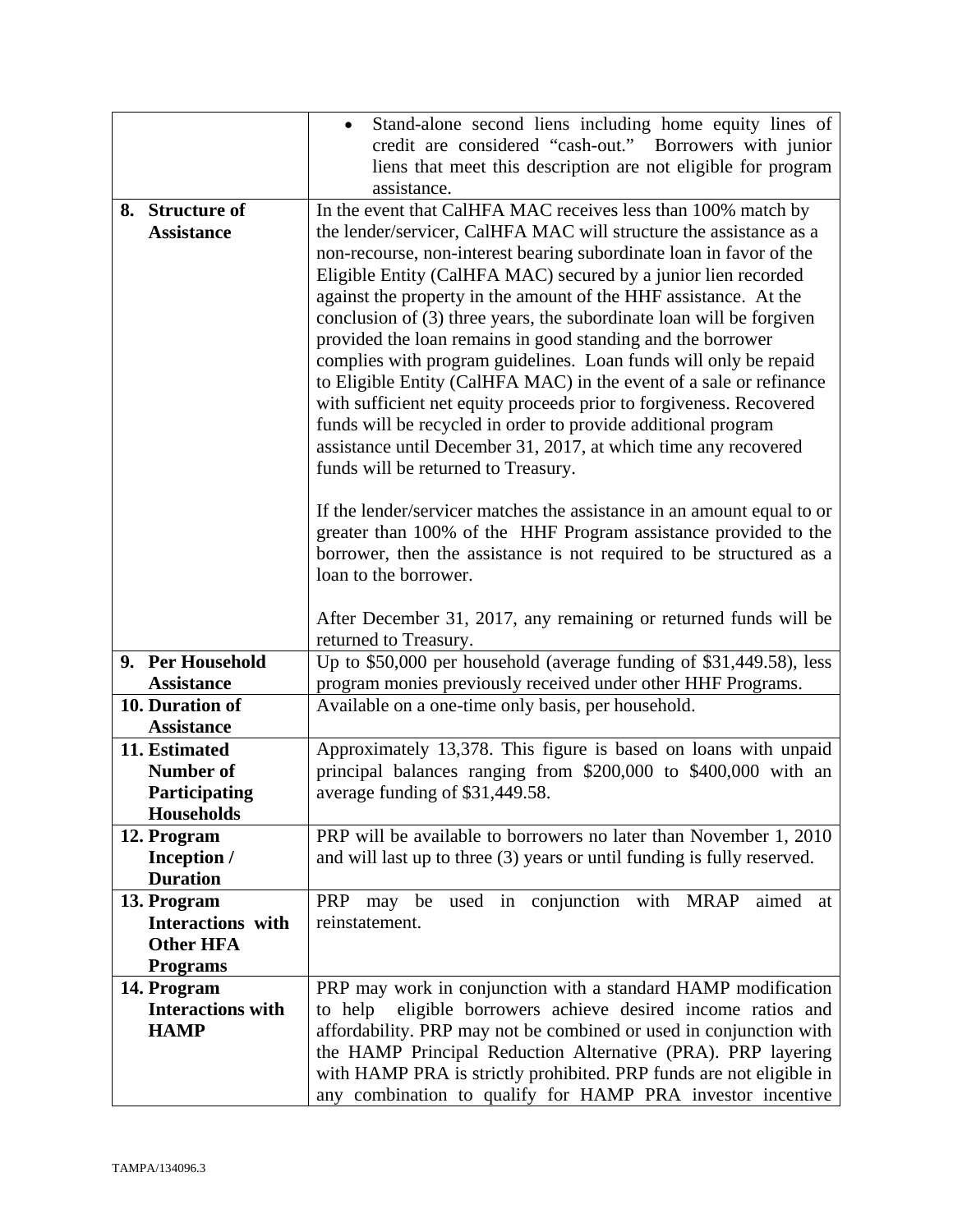|                      | compensation.                                                                                                                                              |  |
|----------------------|------------------------------------------------------------------------------------------------------------------------------------------------------------|--|
| 15. Program Leverage | The goal of the program is for the applicable servicer/lender to                                                                                           |  |
| with Other           | match PRP funds on a dollar-for-dollar basis. The servicer/lender's                                                                                        |  |
| <b>Financial</b>     | matching funds will be paid no later than at the time of CalHFA                                                                                            |  |
| <b>Resources</b>     | MAC program funding.                                                                                                                                       |  |
|                      | CalHFA MAC will require that the servicer waive all accrued and<br>unpaid late charges and NSF fees at the time the modification<br>agreement is completed |  |
| 16. Qualify as an    | $\Box$ Yes $\Box$ No                                                                                                                                       |  |
| Unemployment         |                                                                                                                                                            |  |
| Program              |                                                                                                                                                            |  |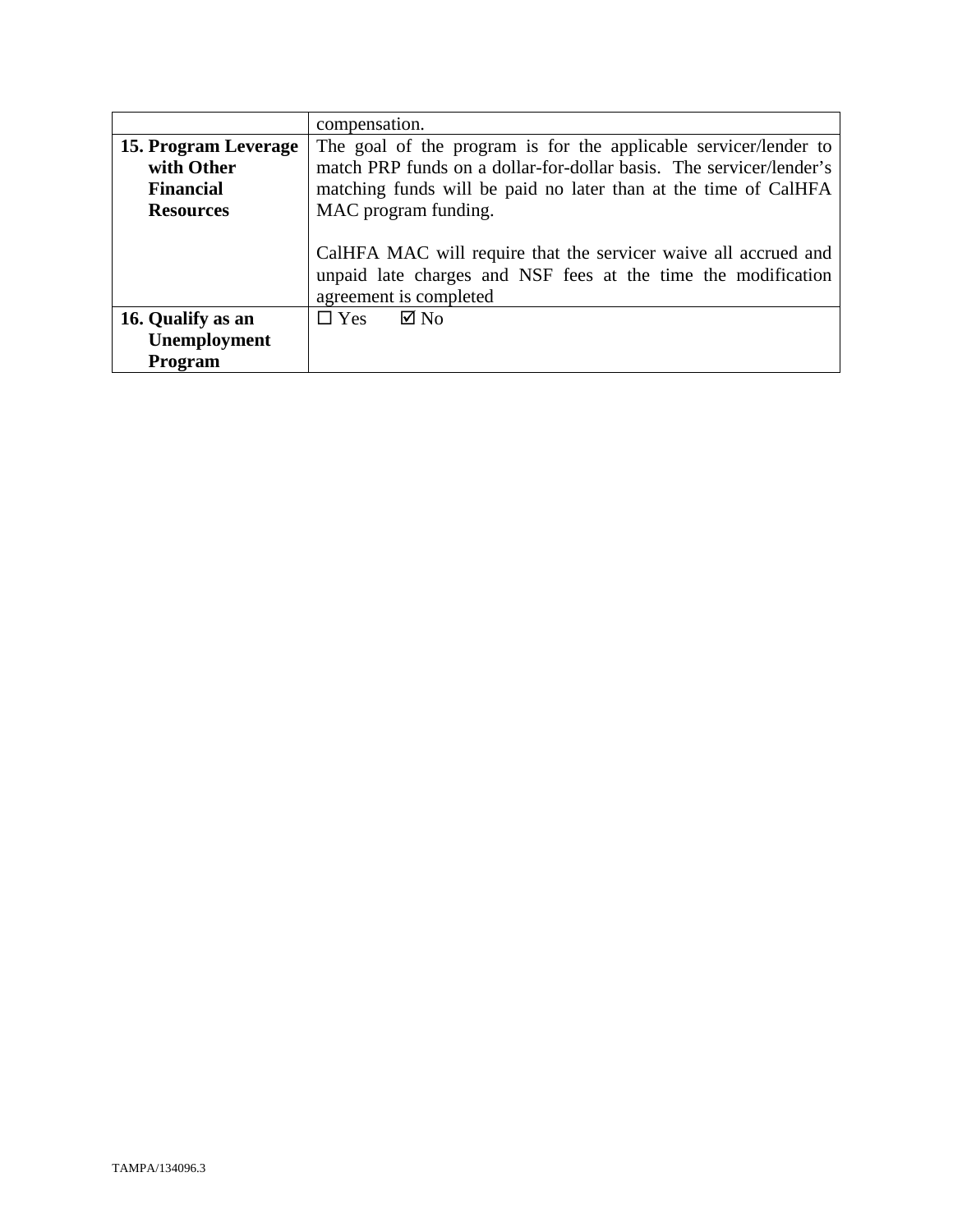# **California Housing Finance Agency Mortgage Assistance Corporation ("CalHFA MAC")**

## **THE TRANSITION ASSISTANCE PROGRAM**

## **Summary Guidelines**

|  | 1. Program                  | The Transition Assistance Program (TAP) is one of CalHFA MAC's      |  |  |
|--|-----------------------------|---------------------------------------------------------------------|--|--|
|  | <b>Overview</b>             | federally-funded programs developed to provide<br>eligible          |  |  |
|  |                             | homeowners with transition assistance when it is determined that    |  |  |
|  |                             | they can no longer afford their home.                               |  |  |
|  |                             |                                                                     |  |  |
|  |                             | TAP will be used in conjunction with short sale and deed-in-lieu    |  |  |
|  |                             | programs to help borrowers make a smooth transition to housing.     |  |  |
|  |                             | Borrowers will be required to occupy and maintain the property      |  |  |
|  |                             | until the home is sold or returned to the lender as negotiated.     |  |  |
|  |                             |                                                                     |  |  |
|  |                             | Program funds would be available on a one-time only basis up to     |  |  |
|  |                             | \$5,000 per household and can be used or layered with other CalHFA  |  |  |
|  |                             |                                                                     |  |  |
|  |                             | MAC HHF Programs. No funds will go directly to the borrower.        |  |  |
|  |                             | All funds will be sent to the Servicer subject to Servicer/Investor |  |  |
|  |                             | approval of short sale or deed-in-lieu of foreclosure. Funds are    |  |  |
|  |                             | intended to help the borrower secure new housing (e.g., rent,       |  |  |
|  |                             | moving expenses, and security deposits) and will be available for   |  |  |
|  |                             | transition assistance counseling services.                          |  |  |
|  | 2. Program Goals            | CalHFA MAC envisions that these monies would be used to             |  |  |
|  |                             | complement other federal or lender programs designed specifically   |  |  |
|  |                             | to stabilize communities by providing assistance to borrowers who   |  |  |
|  |                             | have suffered a financial hardship and as a result are no longer    |  |  |
|  |                             | financially able to afford their mortgage payments.                 |  |  |
|  | 3. Target Population        | TAP is designed to target low-to-moderate income homeowners and     |  |  |
|  | / Areas                     | address the needs of a borrower's specific situation in lieu of     |  |  |
|  |                             | targeting certain regions or counties.                              |  |  |
|  | 4. Program                  | \$32,300,000.00                                                     |  |  |
|  | <b>Allocation</b>           |                                                                     |  |  |
|  | (Excluding                  |                                                                     |  |  |
|  | <b>Administrative</b>       |                                                                     |  |  |
|  | <b>Expenses</b> )           |                                                                     |  |  |
|  | 5. Borrower                 | Borrower must qualify as a low-to-moderate income<br>$\bullet$      |  |  |
|  | <b>Eligibility Criteria</b> | household, as follows:                                              |  |  |
|  |                             | Low-to-moderate income of 120% or less of the Area<br>$\circ$       |  |  |
|  |                             | Median Income in the county where borrower                          |  |  |
|  |                             | resides.                                                            |  |  |
|  |                             | A loan financed in whole or in part by bonds that are<br>O          |  |  |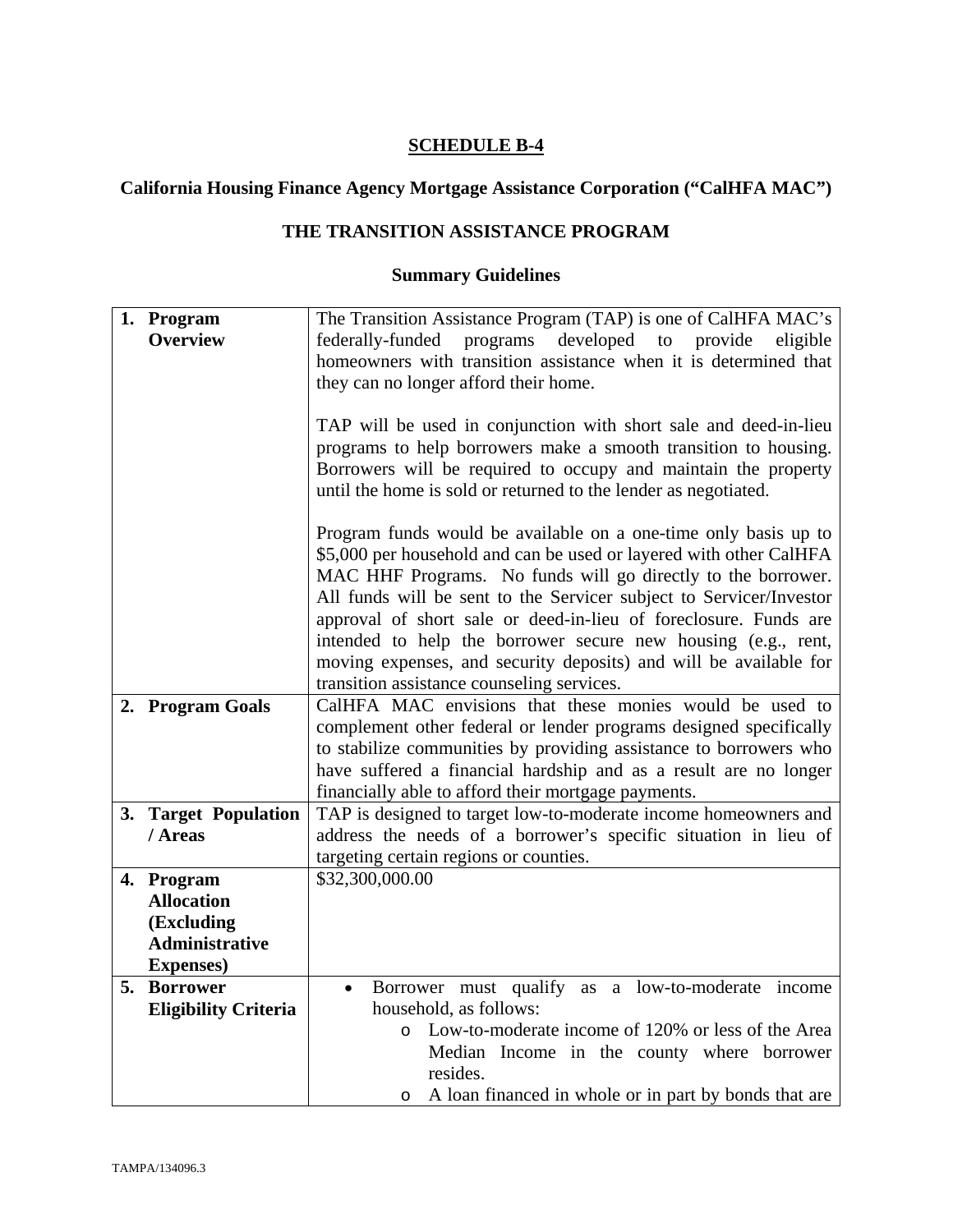|                             | tax-exempt under IRC section 143, the borrower is<br>presumed to satisfy income limits.        |  |
|-----------------------------|------------------------------------------------------------------------------------------------|--|
|                             |                                                                                                |  |
|                             | Borrower must complete and sign a Hardship Affidavit and                                       |  |
|                             | 3rd Party Authorization documenting the reason for the<br>hardship.                            |  |
|                             |                                                                                                |  |
|                             | Borrowers who have recently encountered a financial<br>hardship due to their military service. |  |
|                             | Borrower must agree to provide all necessary documentation<br>$\bullet$                        |  |
|                             | to satisfy program guidelines established by CalHFA MAC.                                       |  |
|                             | Mortgage loan is delinquent or at risk of imminent default as                                  |  |
|                             | substantiated by borrower's hardship documentation. Loans                                      |  |
|                             | in foreclosure are eligible.                                                                   |  |
|                             | General program eligibility is determined by CalHFA MAC,                                       |  |
|                             | the housing counselor or servicer based on information                                         |  |
|                             | received from the borrower. Program-specific eligibility is                                    |  |
|                             | determined by CalHFA MAC on a first-come/first-approved                                        |  |
|                             | basis until program funds and funding reserves have been                                       |  |
|                             | exhausted. Loan servicer will implement the HHF program                                        |  |
|                             | based on participation agreement terms and conditions.                                         |  |
|                             | Funding allocation will be tracked, monitored and performed                                    |  |
|                             | by CalHFA MAC in a centralized processing operation.                                           |  |
| 6. Property / Loan          | Property is encumbered by a first lien mortgage loan that<br>$\bullet$                         |  |
| <b>Eligibility Criteria</b> | was originated on or before January 1, 2009.                                                   |  |
|                             | Current unpaid principal balance (UPB) of the first lien                                       |  |
|                             | mortgage loan is not greater than \$729,750 (GSE conforming                                    |  |
|                             | limit for a one-unit property).                                                                |  |
|                             | The property securing the mortgage loan must not be                                            |  |
|                             | abandoned, vacant, condemned or in a serious state of                                          |  |
|                             | disrepair.                                                                                     |  |
|                             | The subject property is the borrower's principal residence                                     |  |
|                             | and the property is located in California.                                                     |  |
|                             | The applicant must own and occupy the single family, one-                                      |  |
|                             | unit home (an attached or detached house or a condominium                                      |  |
|                             | unit) located in California and must currently reside in the                                   |  |
|                             | home as their primary residence.                                                               |  |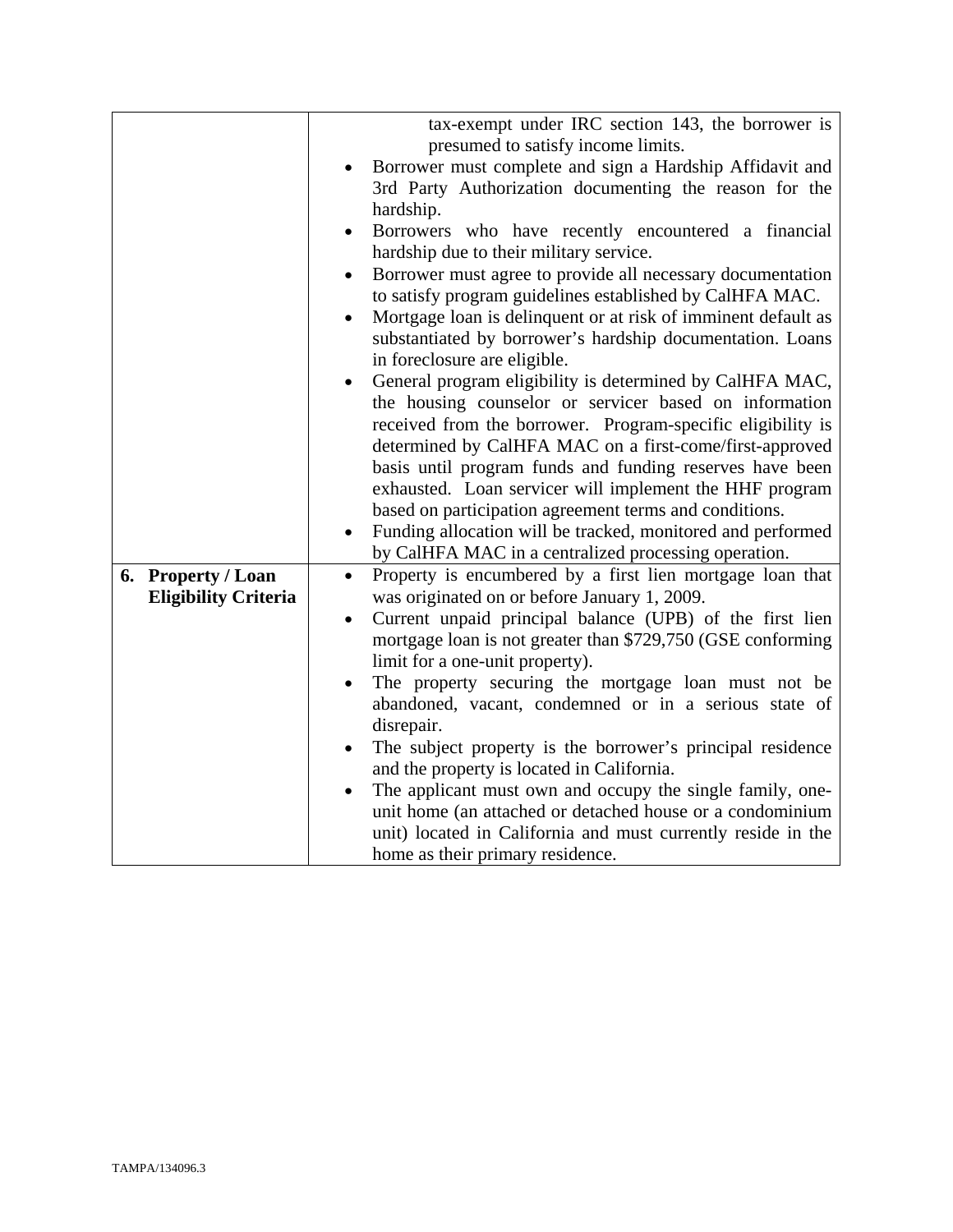| 7. Program                         | Borrower owns other real property.<br>$\bullet$                         |  |  |  |
|------------------------------------|-------------------------------------------------------------------------|--|--|--|
| <b>Exclusions</b>                  | Borrower consummated a "cash-out" refinance of the subject              |  |  |  |
|                                    | first lien mortgage property.                                           |  |  |  |
|                                    | Refinancing for the sole purpose of obtaining a new<br>$\circ$          |  |  |  |
|                                    | interest rate and loan term is permissible.                             |  |  |  |
|                                    | Costs associated with the first mortgage refinance<br>$\circ$           |  |  |  |
|                                    | may be financed in the new loan.                                        |  |  |  |
|                                    | Junior liens used to purchase the subject property<br>$\circ$           |  |  |  |
|                                    | first mortgage property are not excluded from                           |  |  |  |
|                                    | eligibility.                                                            |  |  |  |
|                                    | Stand-alone second liens including home equity lines of                 |  |  |  |
|                                    | credit are considered "cash-out." Borrowers with junior                 |  |  |  |
|                                    | liens that meet this description are not eligible for program           |  |  |  |
|                                    | assistance.                                                             |  |  |  |
| 8. Structure of                    | TAP assistance will not be structured as a loan.                        |  |  |  |
| <b>Assistance</b>                  |                                                                         |  |  |  |
|                                    | After December 31, 2017, any remaining or returned funds will be        |  |  |  |
|                                    | returned to Treasury.                                                   |  |  |  |
| 9. Per Household                   | Up to \$5,000 per household (average funding of \$5,000.00).            |  |  |  |
| <b>Assistance</b>                  |                                                                         |  |  |  |
| 10. Duration of                    | Available on a one-time only basis, per household.                      |  |  |  |
| <b>Assistance</b>                  |                                                                         |  |  |  |
| 11. Estimated                      | Approximately 6,460. This figure is based on loans with unpaid          |  |  |  |
| Number of                          | principal balances ranging from \$200,000 to \$400,000 with an          |  |  |  |
| Participating<br><b>Households</b> | average funding of \$5,000.00.                                          |  |  |  |
| 12. Program                        | TAP will be available to borrowers no later than November 1, 2010       |  |  |  |
| Inception /                        | and will last up to three (3) years or until funding is fully reserved. |  |  |  |
| <b>Duration</b>                    |                                                                         |  |  |  |
| 13. Program Leverage               | TAP benefits may be available to the borrower even if UMA,              |  |  |  |
| with Other HFA                     | MRAP and/or PRP benefits have been utilized, subject to the HHF         |  |  |  |
| <b>Programs</b>                    | Program maximum benefit cap of \$50,000.                                |  |  |  |
| 14. Program                        | TAP complements HAMP and HAFA. The funds will leverage                  |  |  |  |
| <b>Interactions with</b>           | monies being made available through HAFA. Servicer is required to       |  |  |  |
| <b>HAMP</b>                        | follow HAFA guidelines for allowable costs. In cases where the          |  |  |  |
|                                    | Servicer has approved the borrower for a HAFA transaction, TAP          |  |  |  |
|                                    | dollars will be limited to $$2,000$ in order to maintain the $$5,000$   |  |  |  |
|                                    | HHF Program maximum per household.                                      |  |  |  |
| 15. Program Leverage               | None.                                                                   |  |  |  |
| with Other                         |                                                                         |  |  |  |
| <b>Financial</b>                   |                                                                         |  |  |  |
| <b>Resources</b>                   |                                                                         |  |  |  |
| 16. Qualify as an                  | $\Box$ Yes<br>$\boxtimes$ No                                            |  |  |  |
| Unemployment                       |                                                                         |  |  |  |
| Program                            |                                                                         |  |  |  |